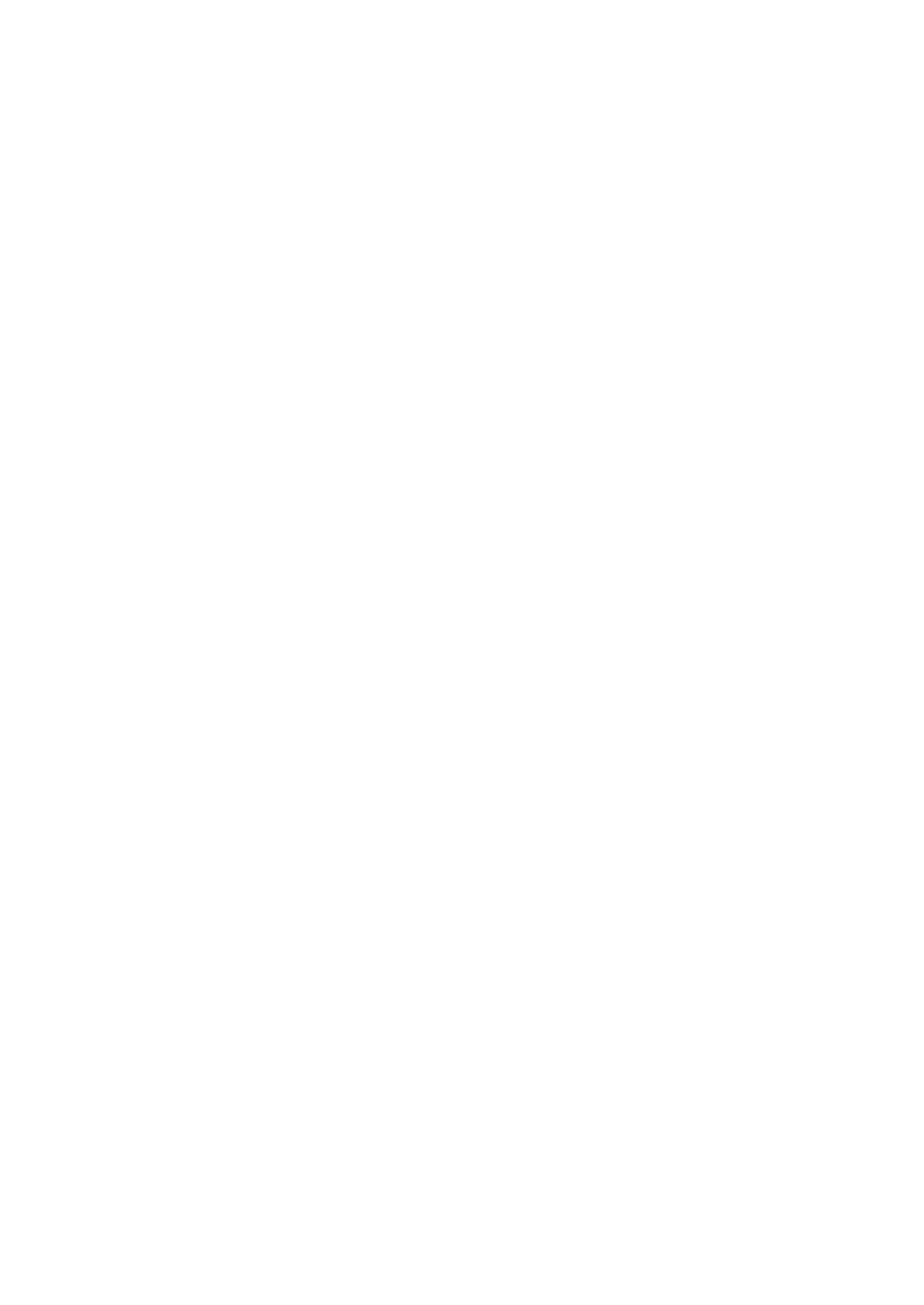

#### **Contents**

| $\mathbf 1$ . |  |  |  |  |  |  |
|---------------|--|--|--|--|--|--|
|               |  |  |  |  |  |  |
|               |  |  |  |  |  |  |
|               |  |  |  |  |  |  |
|               |  |  |  |  |  |  |
|               |  |  |  |  |  |  |
|               |  |  |  |  |  |  |
|               |  |  |  |  |  |  |
| 2.            |  |  |  |  |  |  |
|               |  |  |  |  |  |  |
|               |  |  |  |  |  |  |
|               |  |  |  |  |  |  |
|               |  |  |  |  |  |  |
|               |  |  |  |  |  |  |
|               |  |  |  |  |  |  |
|               |  |  |  |  |  |  |
|               |  |  |  |  |  |  |
|               |  |  |  |  |  |  |
|               |  |  |  |  |  |  |
| 3.            |  |  |  |  |  |  |
|               |  |  |  |  |  |  |
|               |  |  |  |  |  |  |
|               |  |  |  |  |  |  |
| 4.            |  |  |  |  |  |  |
|               |  |  |  |  |  |  |
|               |  |  |  |  |  |  |
|               |  |  |  |  |  |  |
| 5.            |  |  |  |  |  |  |
| 6.            |  |  |  |  |  |  |
|               |  |  |  |  |  |  |
|               |  |  |  |  |  |  |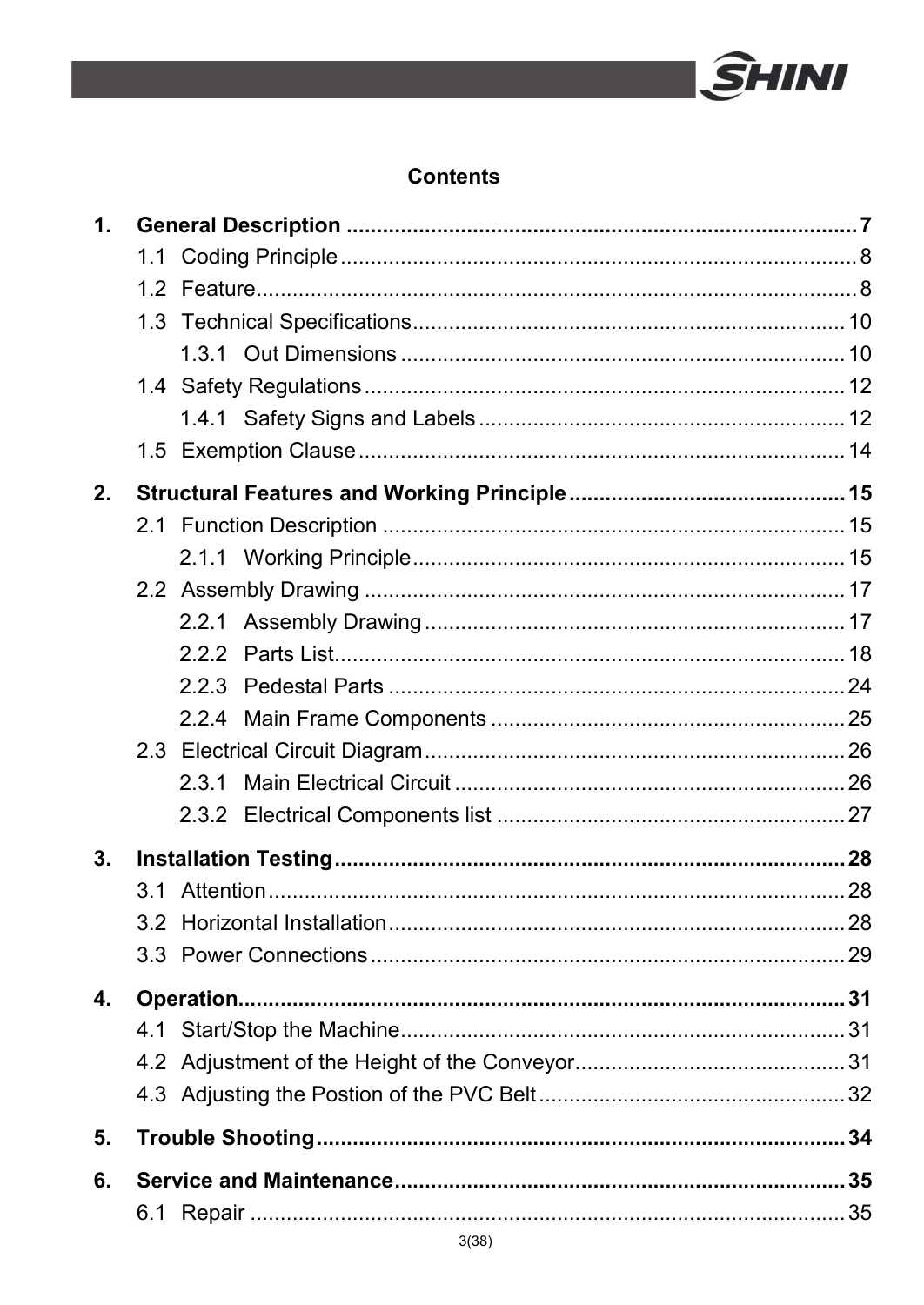

#### Form index

#### **Picture index**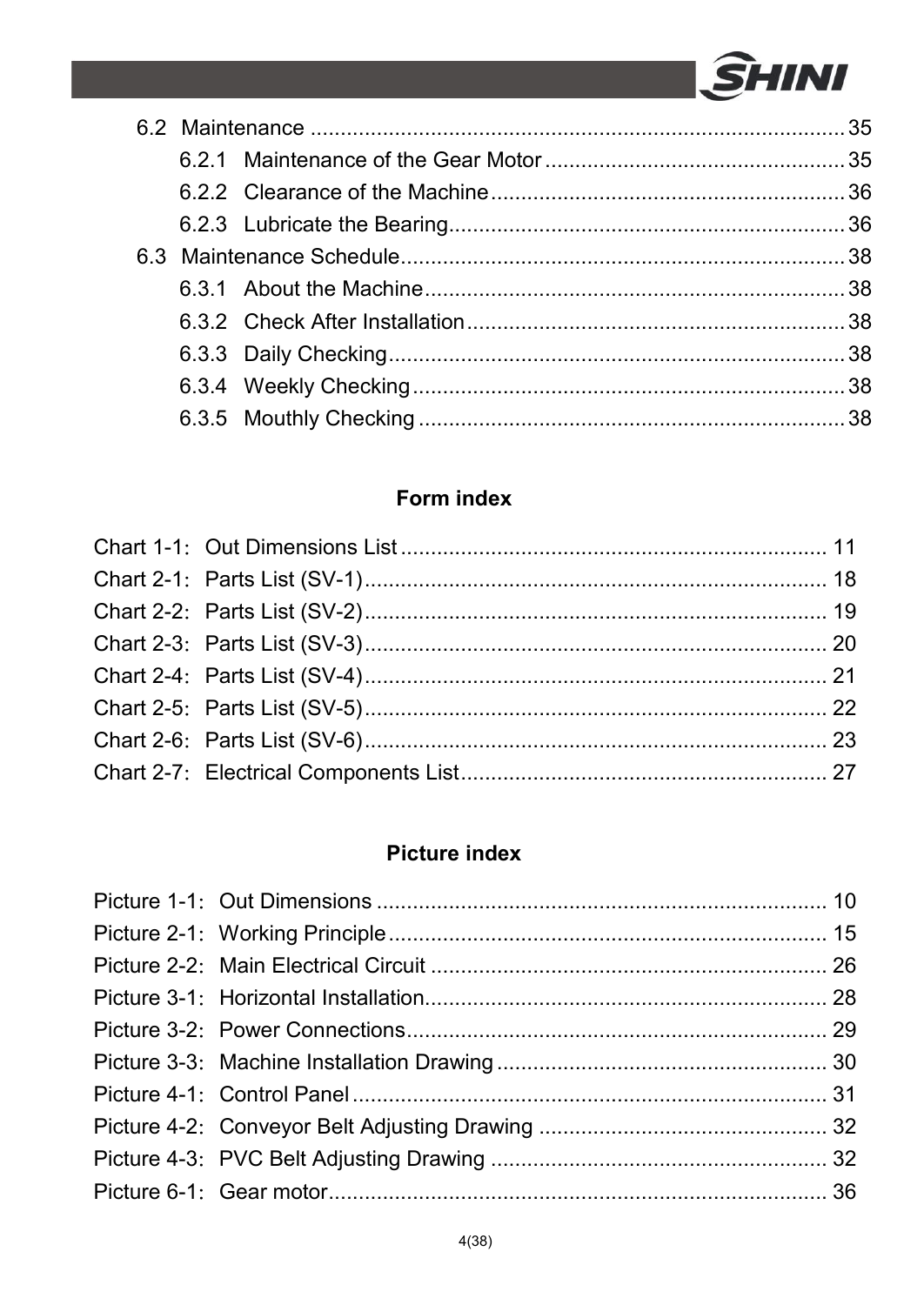| <b>SHINI</b> |
|--------------|
|              |

L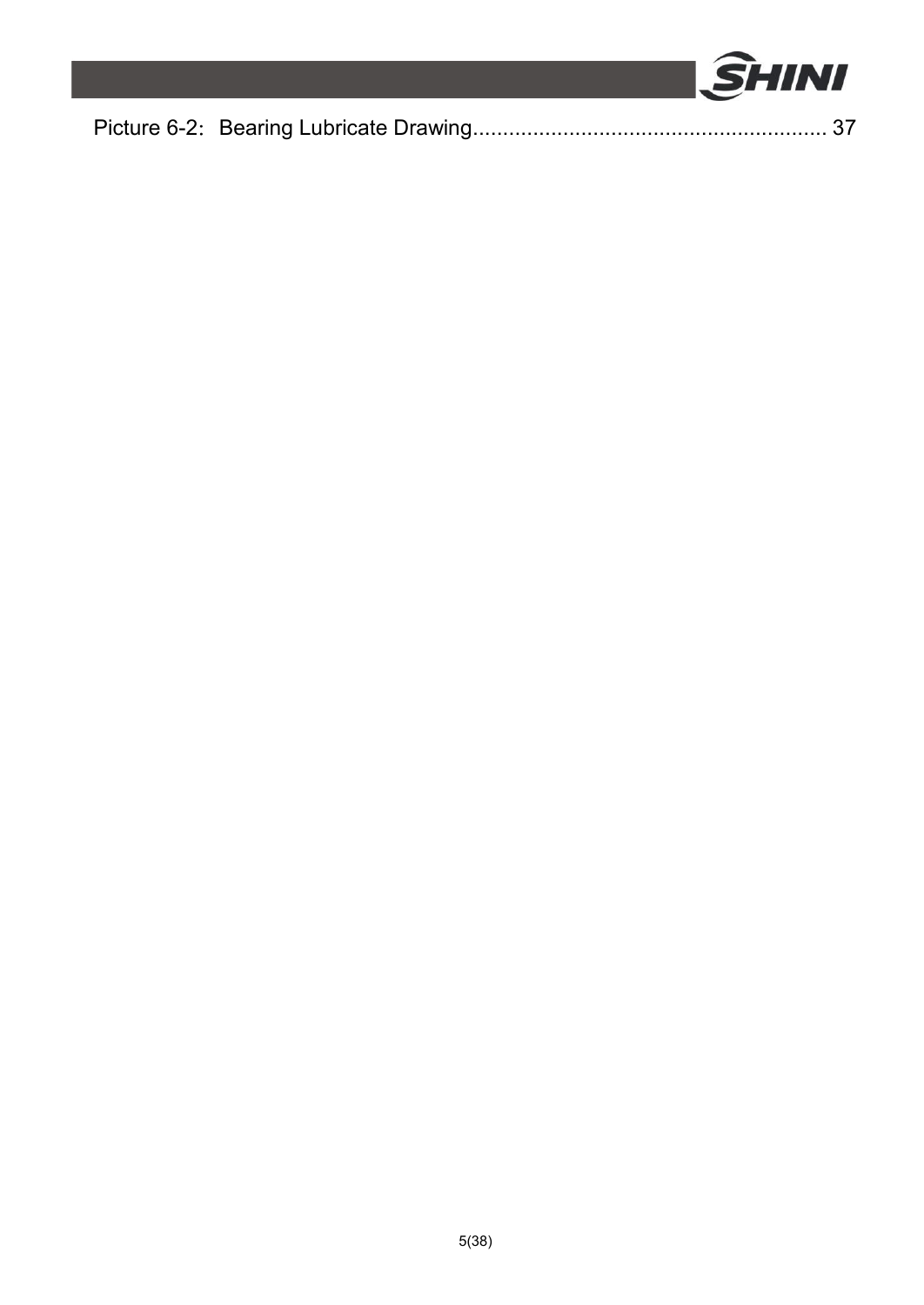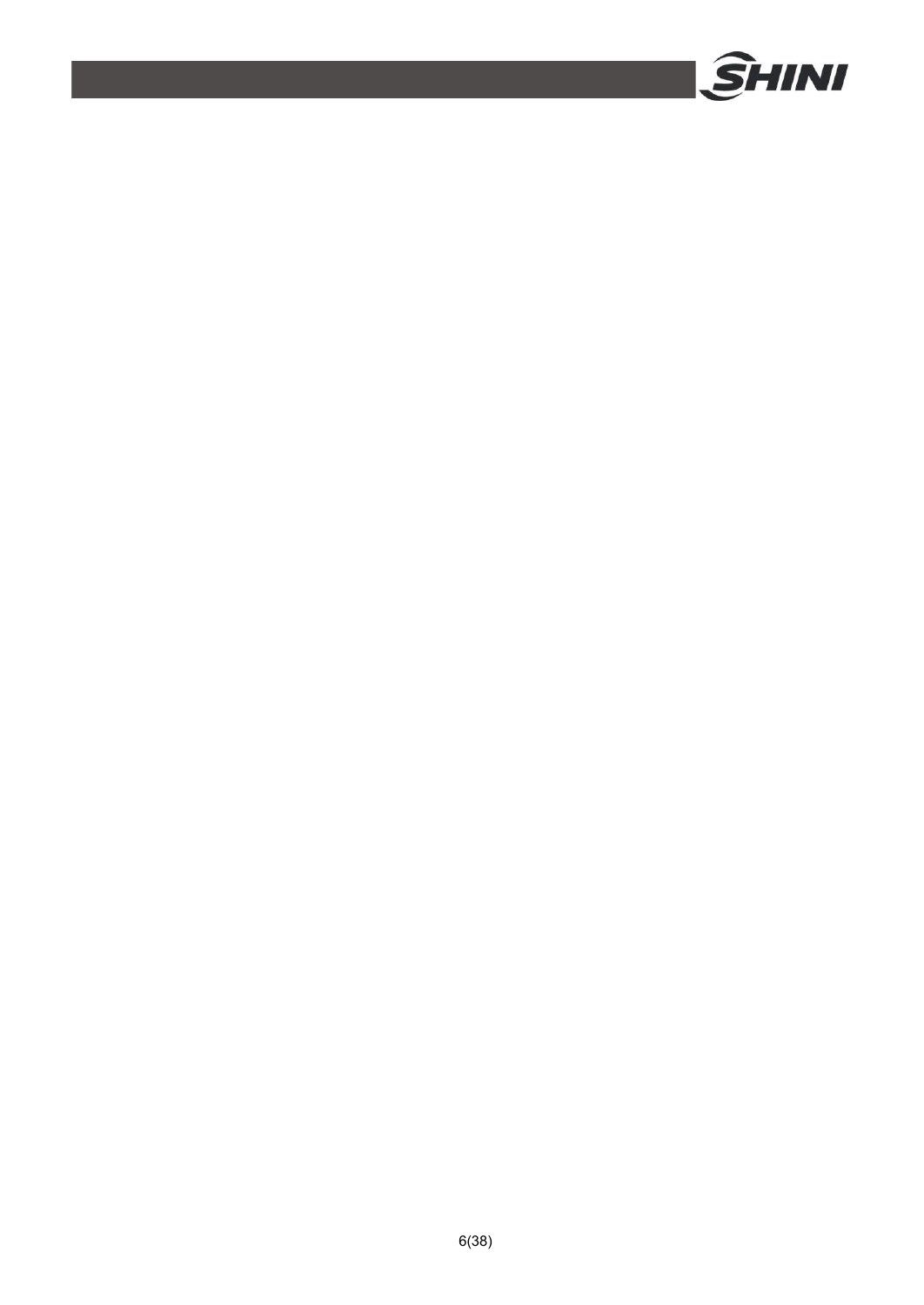

# **1. General Description**

Please read this manual carefully before using this machine in order to operate correctly against any damage caused due to improper operation.



Forbidden to process flammable or toxic material!

Shini manufactures four types of belt conveyor under technical license from a leading European manufacturer.

SV series conveyor feature reliable performance and ease of operation and are suitable for conveying finished products fed from robots to a lower level.



Model: SV-2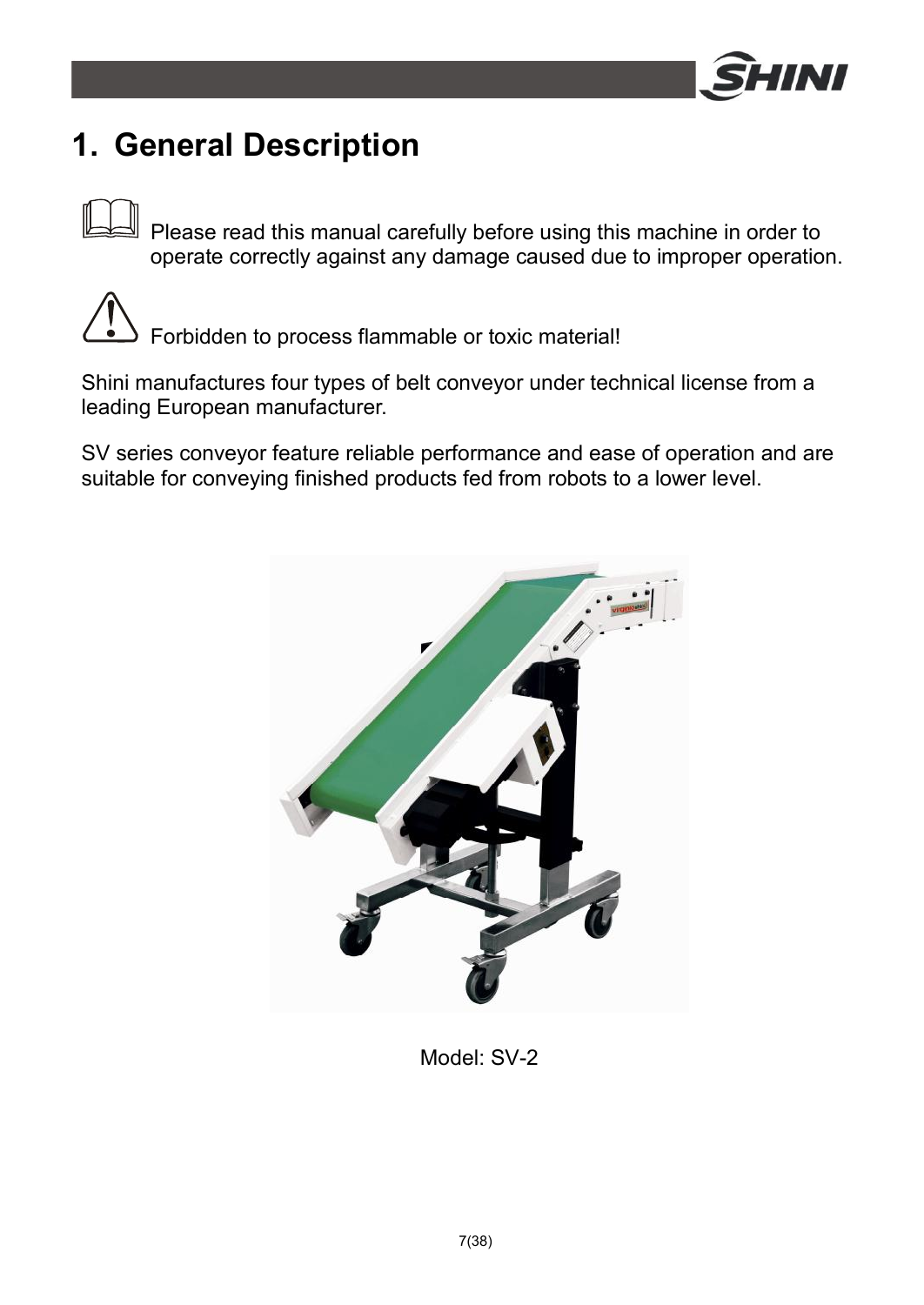

## 1.1 Coding Principle



### 1.2 Feature

- Mounted on patented "FUTURE" floor stand.
- PVC belt is adopted for smooth and efficient conveying.
- Height adjustable floor stand.
- Sidewalls for SV series are 34 mm respectively.
- SV series are equipped with speed regulators as standard. The safe regulating range for normal use is 3~6m/min.
- Release signal socket for sprue picker is an option for SV series.
- Power supply for SV series are 1Φ, 230VAC, 50/60Hz.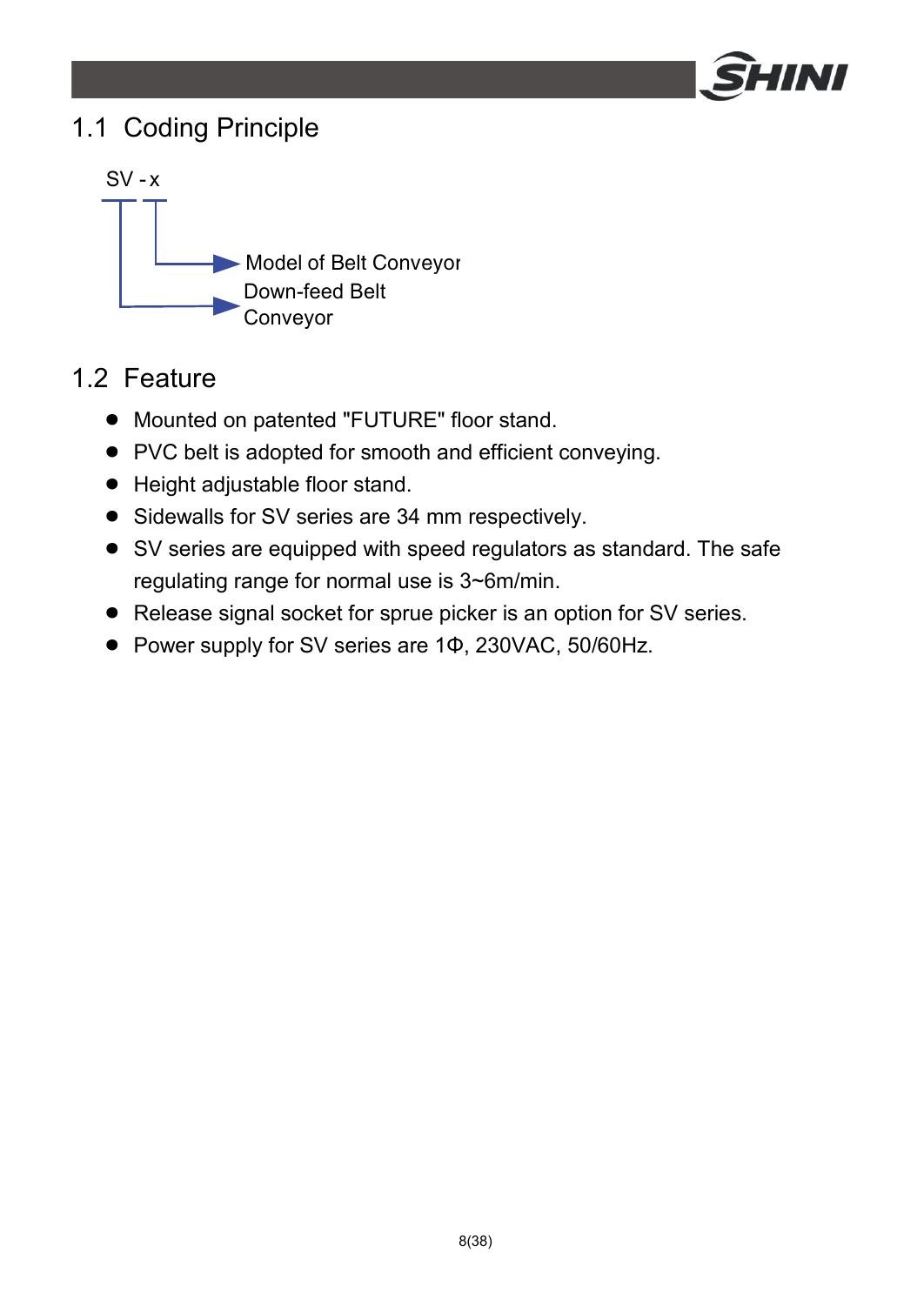

All service work should be carried out by a person with technical training or corresponding professional experience. The manual contains instructions for both handling and servicing. Chapter 6, which contains service instructions intended for service engineers. Other chapters contain instructions for the daily operator.

Any modifications of the machine must be approved by SHINI in order to avoid personal injury and damage to machine. We shall not be liable for any damage caused by unauthorized change of the machine.

Our company provides excellent after-sales service. Should you have any problem during using the machine, please contact the company or the local vendor.

Headquarter and Taipei factory: Tel: (886) 2 2680 9119

Shini Plastics Technologies (Dongguan), Inc: Tel: (86) 769 8111 6600

Shini Plastics Technologies India Pvt.Ltd.: Tel: (91) 250 3021 166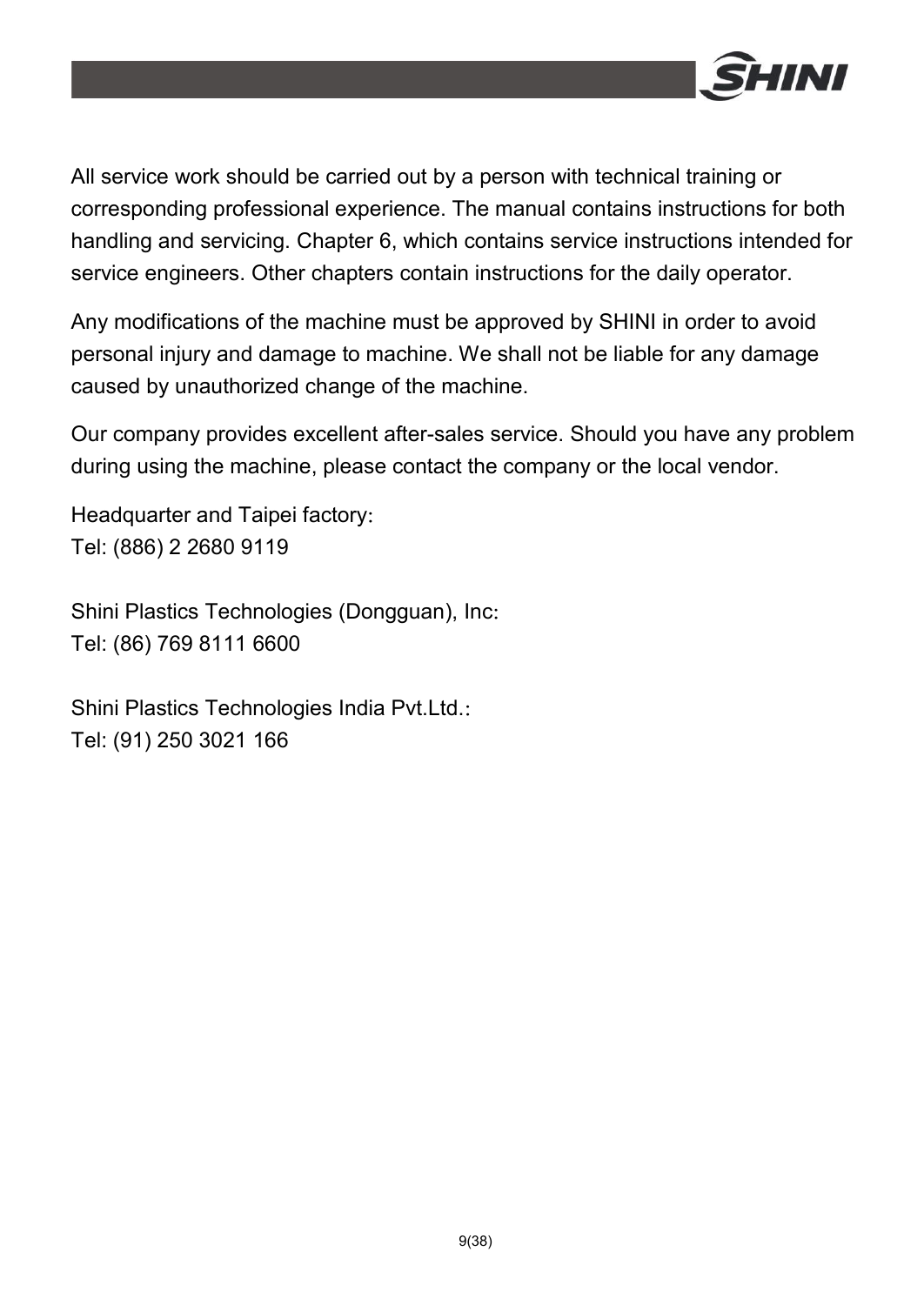

# 1.3 Technical Specifications

### 1.3.1 Out Dimensions



Picture 1-1: Out Dimensions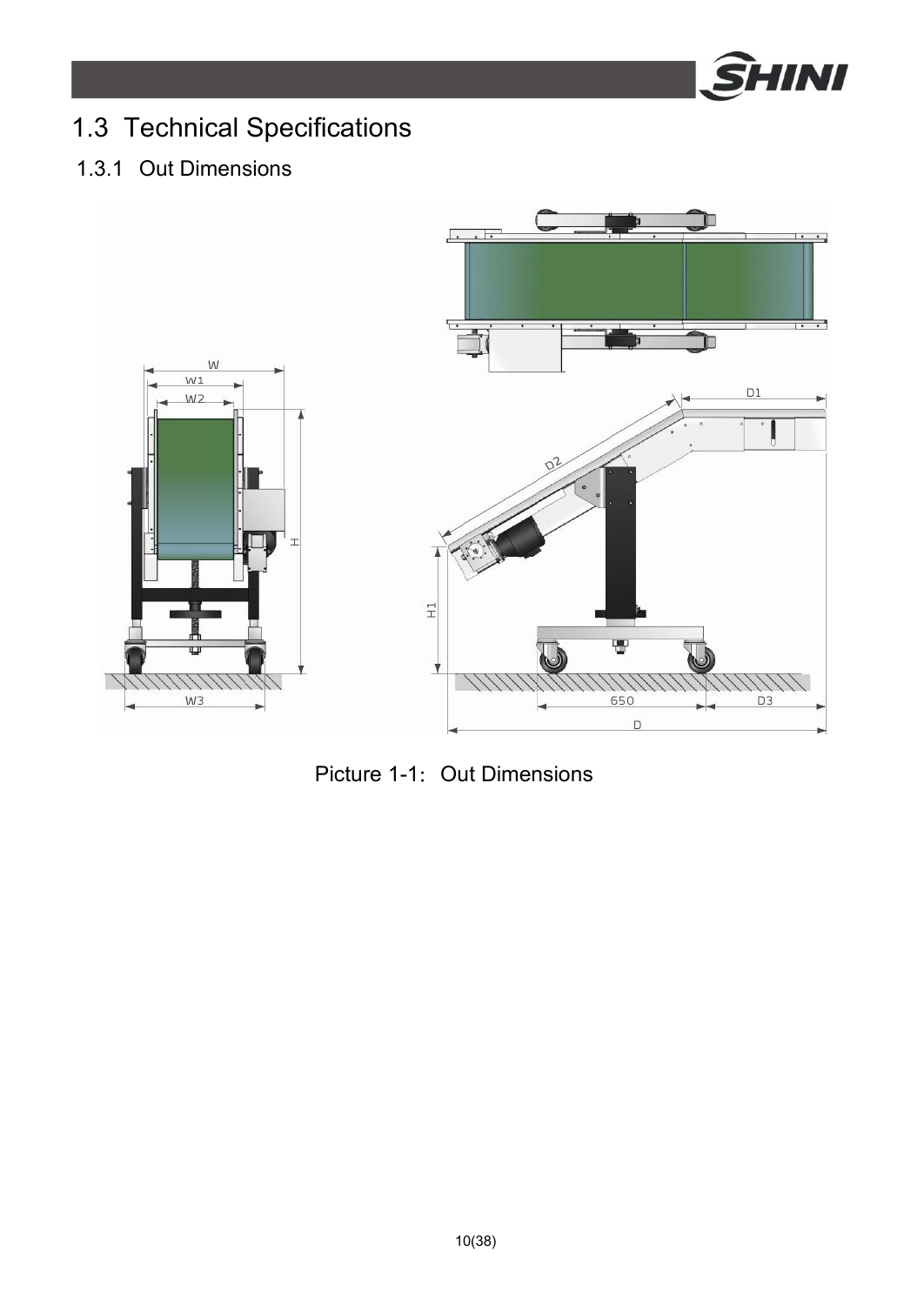

| Model       | $SV-1$    | $SV-2$    | $SV-3$    | $SV-4$      | $SV-5$    | $SV-6$    |
|-------------|-----------|-----------|-----------|-------------|-----------|-----------|
| $H$ (mm)    | 1000~1400 | 1000~1400 | 1000~1400 | 1250~1650   | 1250~1650 | 1250~1650 |
| $H1$ (mm)   | 525~925   | 525~925   | 525~925   | $525 - 925$ | 525~925   | 525~925   |
| W (mm)      | 550       | 620       | 750       | 620         | 750       | 850       |
| $W1$ (mm)   | 371       | 441       | 571       | 441         | 571       | 671       |
| $W2$ (mm)   | 300       | 370       | 500       | 370         | 500       | 600       |
| $W3$ (mm)   | 490       | 560       | 690       | 560         | 690       | 790       |
| $D$ (mm)    | 1480      | 1480      | 1480      | 1910        | 1910      | 1910      |
| $D1$ (mm)   | 564       | 564       | 564       | 564         | 564       | 564       |
| $D2$ (mm)   | 1062      | 1062      | 1062      | 1562        | 1562      | 1562      |
| $D3$ (mm)   | 410       | 410       | 410       | 480         | 480       | 480       |
| Weight (kg) | 83        | 88        | 93        | 110         | 120       | 130       |

#### Chart 1-1: Out Dimensions List

We reserve the right to change specifications without prior notice.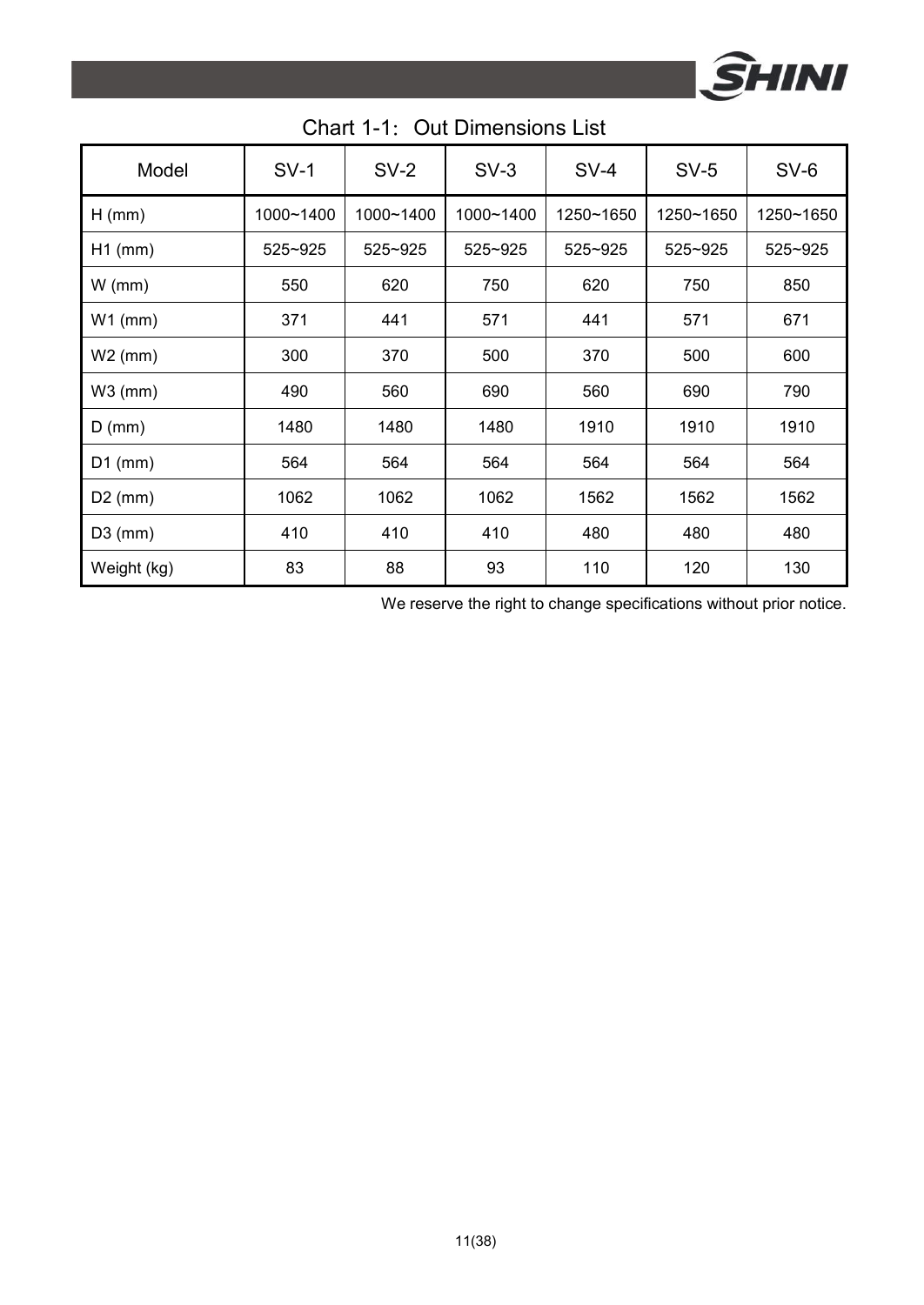

### 1.4 Safety Regulations

To avoid any body injures and damages of the machine, please obey the regulations in this manual. When operating this machine, please obey the regulations as follows.

1.4.1 Safety Signs and Labels



Electrical installation should be done by qualified electricians. Turn off the main switch and control switch before servicing and maintenance.



# Warning!

The sound level produced by the machine is < 70dB (max) at the position of the operator.



### Notice:

Noise level test refers to the following conditons: 1m around the machine, 1.6m above the machine.



### Warning!

- 1) Don't use the machine and don't try to repair it before carefully read this manual and understood all its parts completely.
- 2) In particular, it is important to adopt the precaution listed in section a:'safety instruction'.
- 3) It is forbidden to use the machine in any condition or for any use different from what is indicated in the manual. SHINI has no responsibility for breakdowns, trouble, or injuries caused by improper operation.



#### Attention!

No need for regular inspection because all the electrical parts in the control unit are fixed tightly!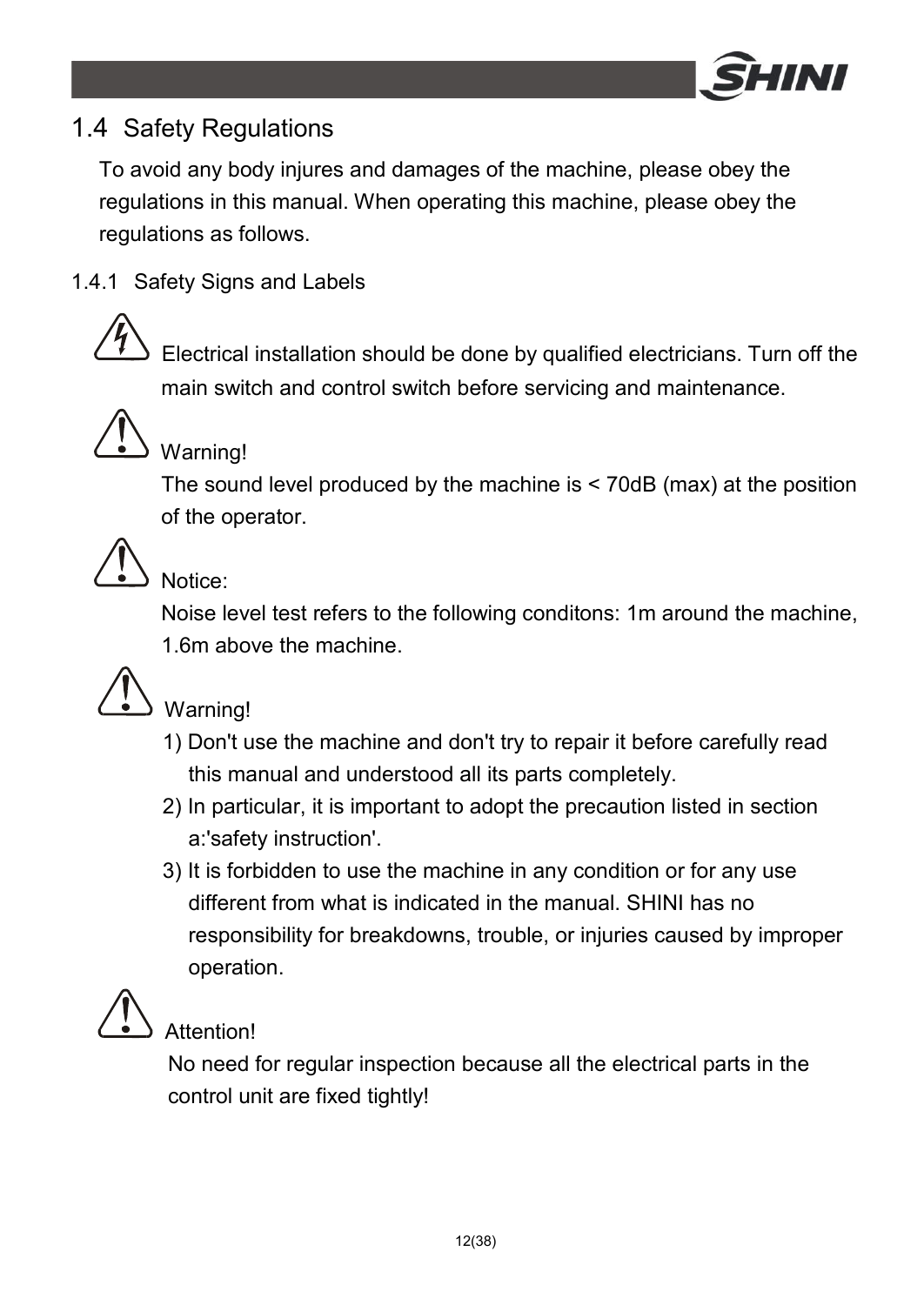

# Attention!

The maximum weight of the pieces to be carried on the conveyor belt must not be over 56kg in total (Conveying capacity is less than 56kg as the set value of the regulator is smaller than 4.5m/min).

The conveyor belts are not suitable to transport loose material.



### Attention!

These conveyor belts can be easily used by all of the personnel of the plant they are installed in, and they do not present any risk for the operator, if used properly.

Therefore, it is recommended to read the manual carefully before using the machine.



### Attention!

SHINI claims no responsibility when:

- 1) Use of the conveyor belt is in any way openly opposed to what is indicated in the present instruction manual.
- 2) There are feeding defects.
- 3) There is a serious deficiency of the foreseen maintenance.
- 4) Non-authorized changes are adopted.
- 5) Spare parts that are non-authorized or not suitable for the actual model are used.
- 6) There are exceptional events. Please don't disassemble the protector sponge and quick tube & nip in the outlet of collecting material box.



### Danger!

Risk of fire: Risk of fire is present whenever the conditions of the conveyor belts are not suitable for the operation they are used for (in particular: temperature of the pieces carried). Adjust the conditon of the conveyor belt according to the table shown here below.



Risks of high temperature: These conveyor belts are designed for transporting molded parts, i.e. hot pieces. If you need to operate on the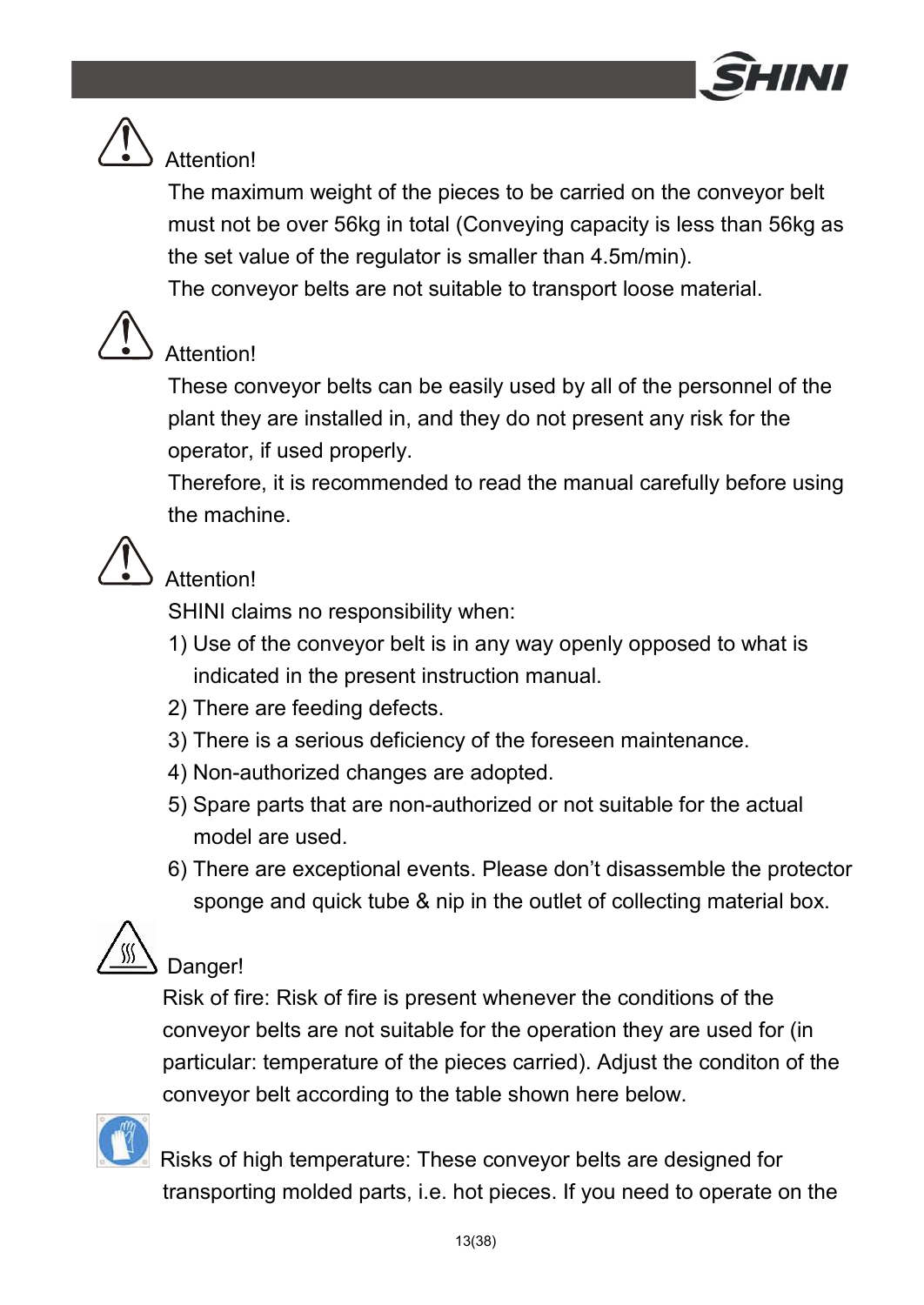

conveyor belt, use safety gloves ( in particular where the parts fall on the belt).

| Type of belt | Max. temp. of parts |
|--------------|---------------------|
| <b>PVC</b>   | 60°C                |

# Attention!

The packing material must not be left around, and it must be disposed of according to the regulations in force. It is possible to lift the conveyor with a fork lift.



# Danger!

To protect the operator's safety, and the integrity of the machine, assure the stable lifting of the conveyor. Once the conveyor belt is running, it is necessary to fix the machine by locking the castors. Moreover, suitable slings or fixtures must be attached, to keep it steady during transportation.

### 1.5 Exemption Clause

The following statements clarify the responsibilities and regulations born by any buyer or user who purchases products and accessories from Shini (including employees and agents).

Shini is exempted from liability for any costs, fees, claims and losses caused by reasons below:

- 1. Any careless or man-made installations, operation and maintenances upon machines without referring to the Manual prior to machine using.
- 2. Any incidents beyond human reasonable controls, which include man-made vicious or deliberate damages or abnormal power, and machine faults caused by irresistible natural disasters including fire, flood, storm and earthquake.
- 3. Any operational actions that are not authorized by Shini upon machine, including adding or replacing accessories, dismantling, delivering or repairing.
- 4. Employing consumables or oil media that are not appointed by Shini.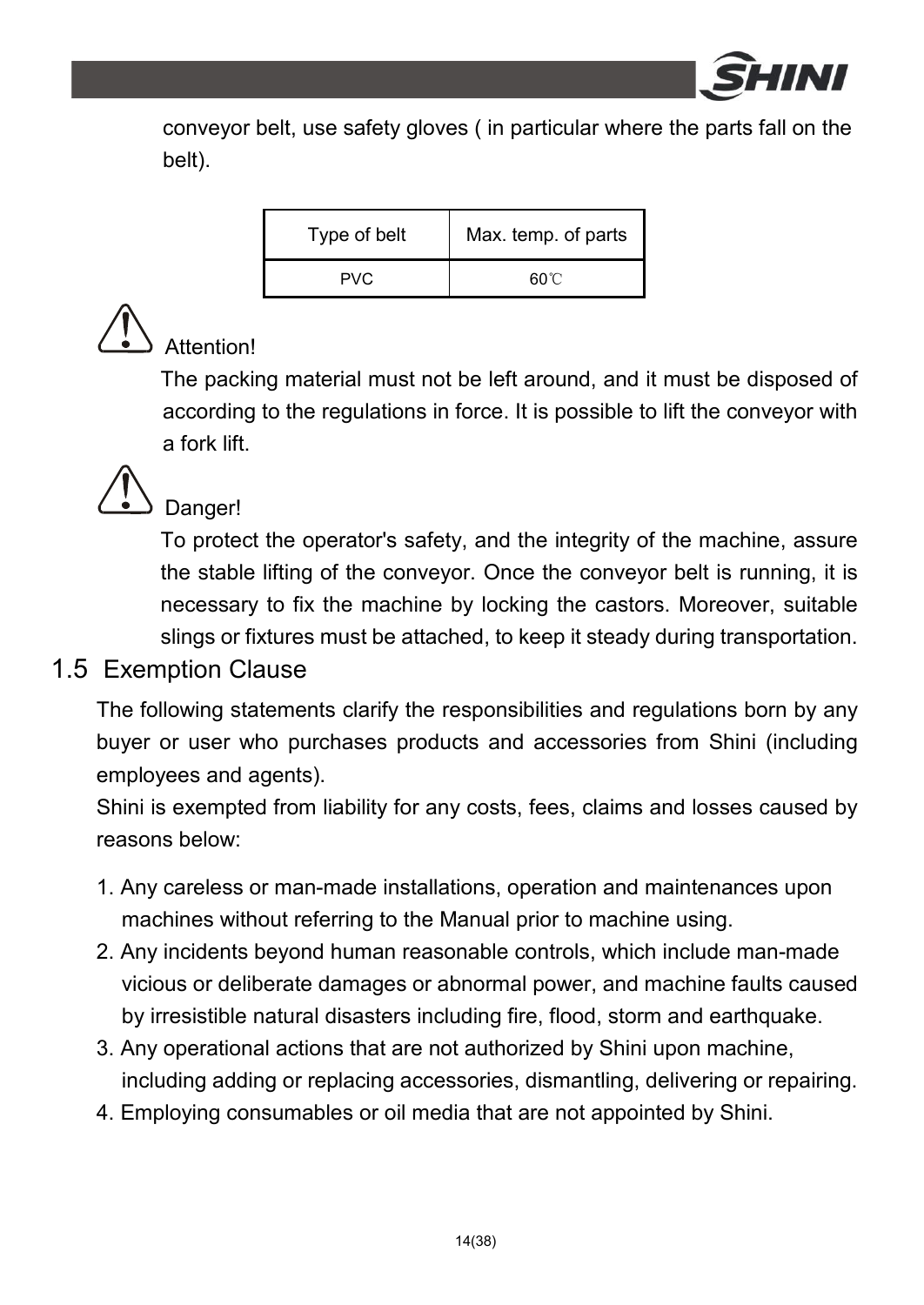

# **2. Structural Features and Working Principle**

### 2.1 Function Description

SV series conveyor feature reliable performance and ease of operation and are suitable for conveying finished products fed from robots to a lower level.

2.1.1 Working Principle



Parts name:

- 
- 
- 
- 10. Adjusting board 11. Base 12. Star knob
- 
- 1. Gearmotor 2. Speed governor/regulator 3. PVC belt
	-
- 7. Conveying wheel 8. Right down baffle plate 9. Adjusting screw nut
	-
- 13. Driving wheel 14. Castor with brake

Picture 2-1: Working Principle

- 
- 4. Iron stick 5. Plug in screw 6. Left down baffle plate
	-
	-

The conveyor belts of this series are made up of:

Equipped with a 3 brake castors (14) base (11), the conveyor belt can be easily moved to the working area. On the conveying belt, there are two material fenders (6, 8) separately installed on the sidewall of the belt and the collection area. The conveying rotor (7) located on the top end is directly connect to the gear motor (1).

Matched with the motor, there is a speed regulator (2) which has the function to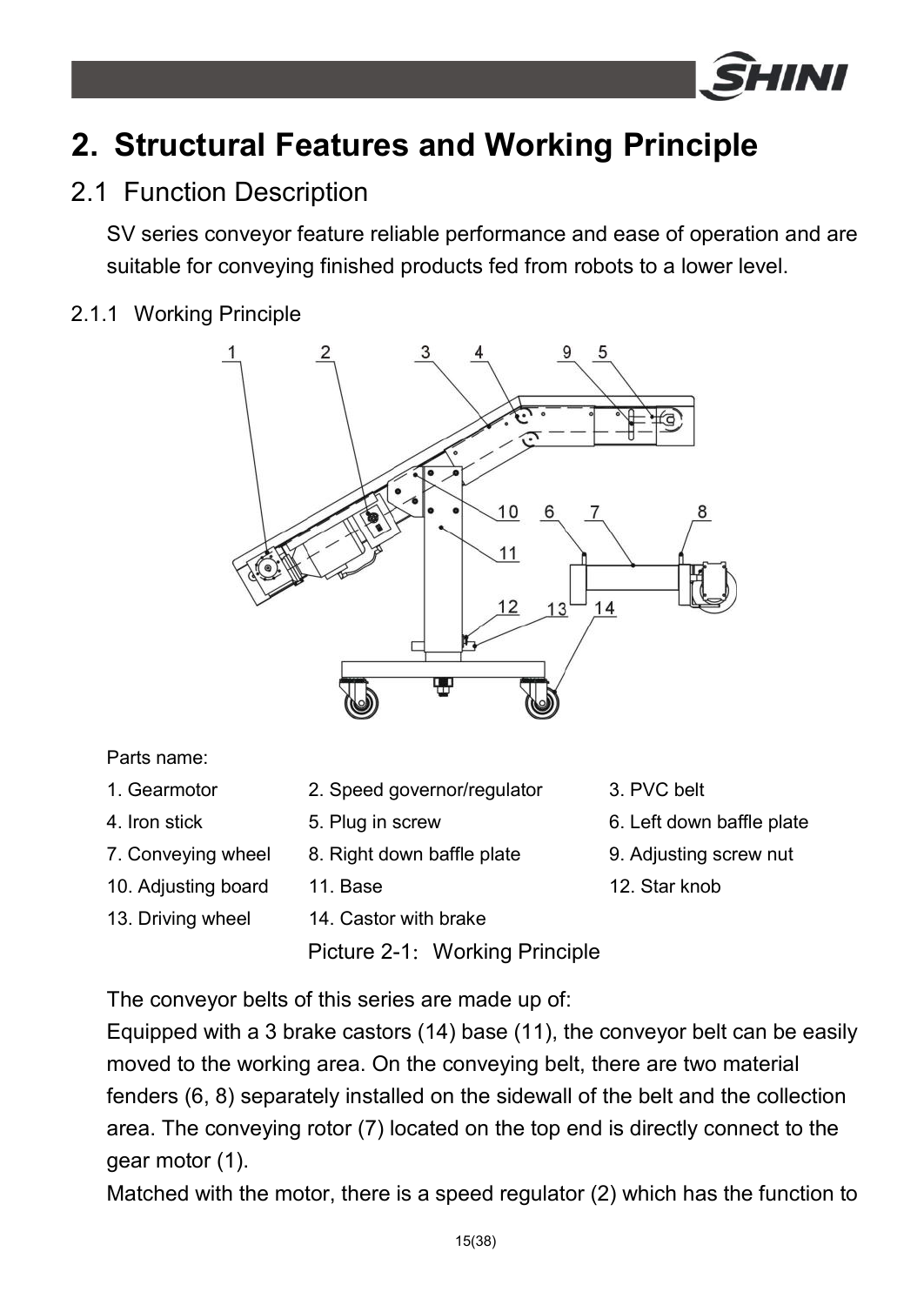

start, stop and adjust the belt speed. The screw mechanism control by the hand wheel (13), control the height of the conveying belt. Two wheel gears with knob (12) perfectly lock the conveyor at the desired position.

Moreover, the belt is connected to the support frame, so it is possible to change its inclination by adjusting the two bolts (10).

Generally, the operator stands at the conveyor top end (discharging area). The controlling parts are located here as well.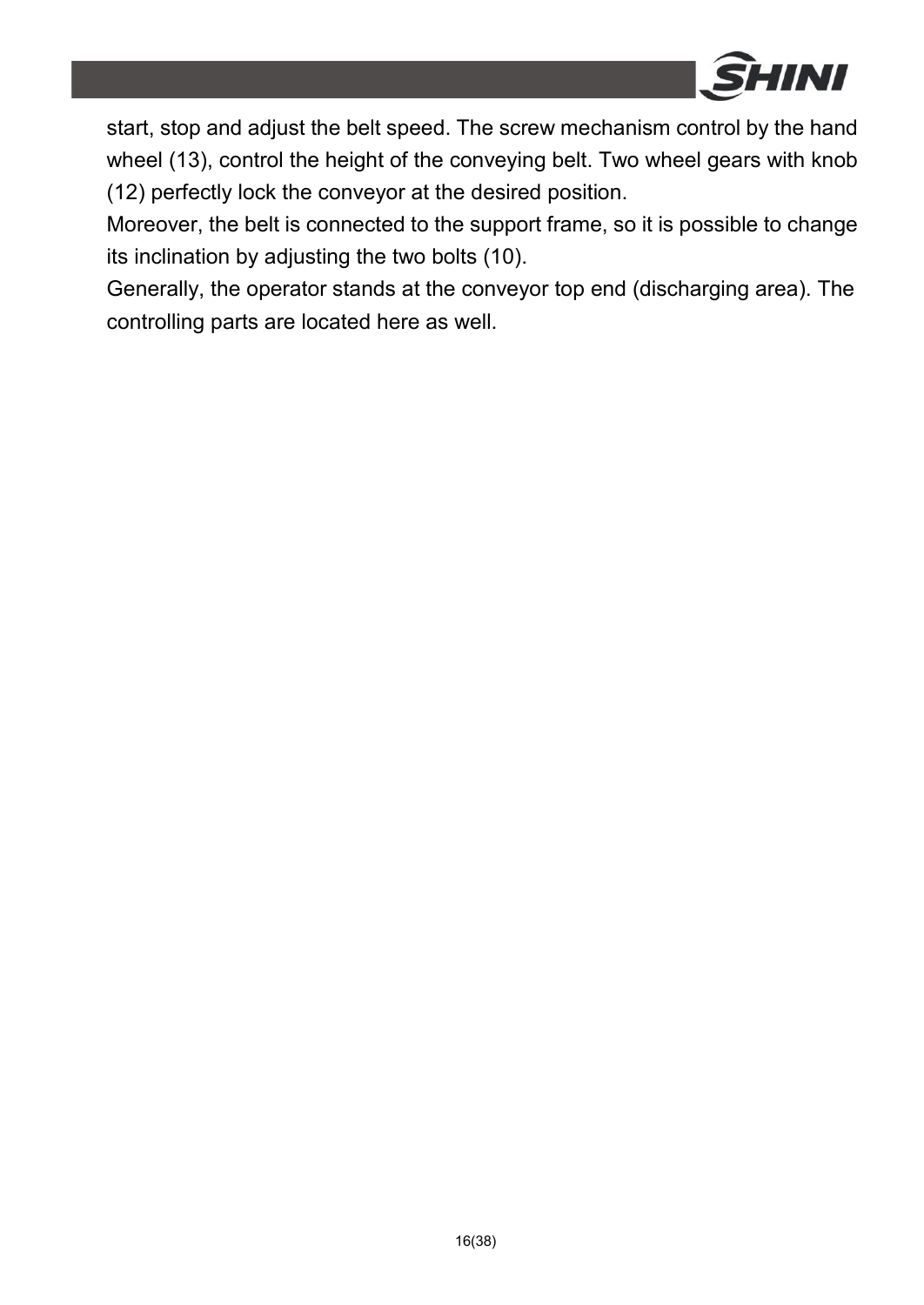

## 2.2 Assembly Drawing

#### 2.2.1 Assembly Drawing



Note: Please refer to 2.2.2 material list about the parts code.

Picture 2-3: Assembly Drawing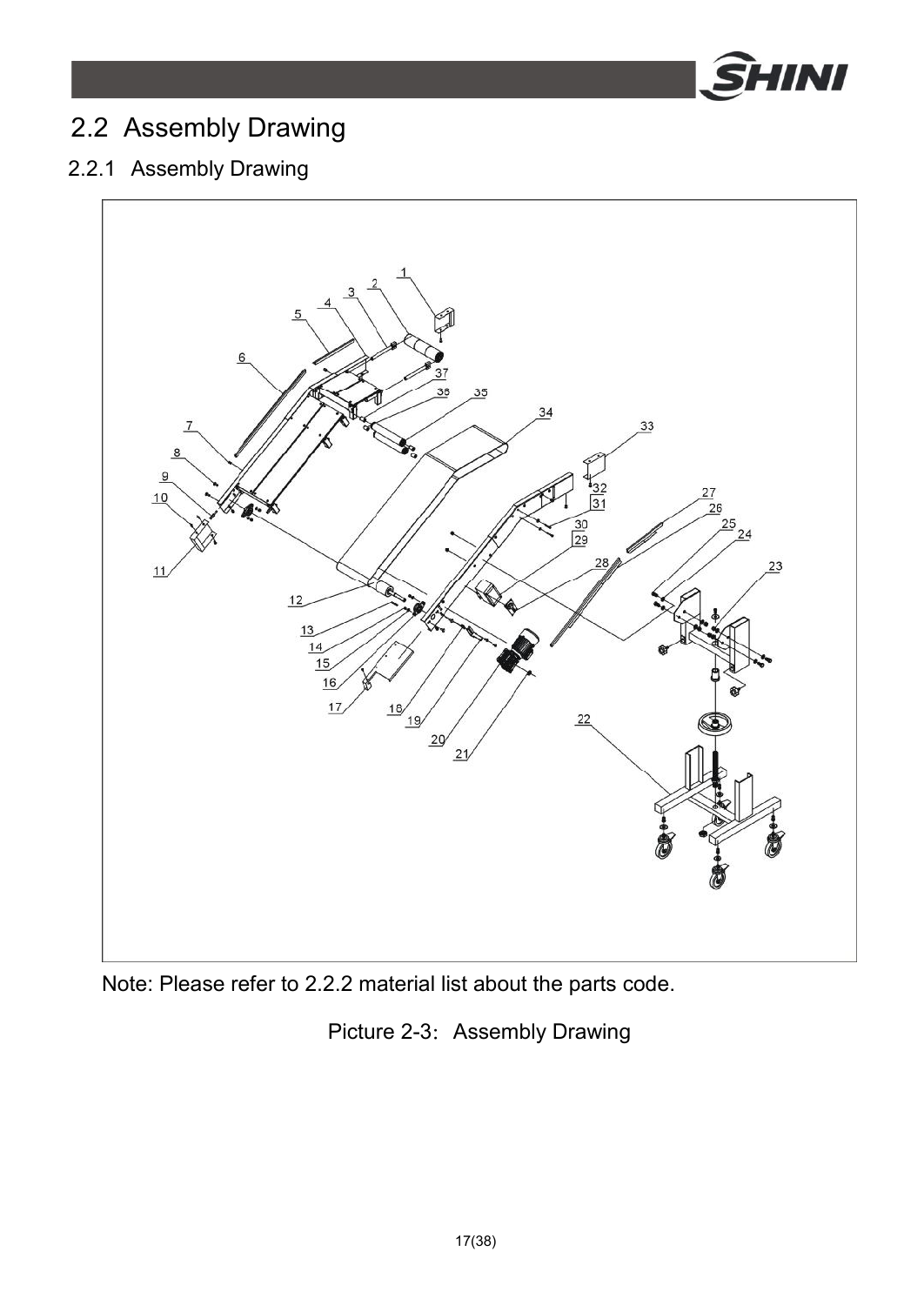

### 2.2.2 Parts List

|  | Chart 2-1: Parts List (SV-1) |
|--|------------------------------|
|--|------------------------------|

| No. | <b>Name</b>            | Part No.      | No. | <b>Name</b>                      | Part No.      |
|-----|------------------------|---------------|-----|----------------------------------|---------------|
| 1   | Top side plate cover   |               | 20  | Gear motor                       | YM50102500000 |
| 2   | Iron stick $\Phi$ 76   | YW08013103100 | 21  | Flexible block ring for<br>holes | YW69002200100 |
| 3   | <b>Butterfly screw</b> | BH10000103040 | 22  | Pedestal                         |               |
| 4   | Conveyor assembly map  |               | 23  | Screw nut                        |               |
| 5   | Upper left baffle      |               | 24  | Washer                           |               |
| 6   | Lower left baffle      |               | 25  | Adjusting bolt                   | YW69122500000 |
| 7   | Smooth screw nut       |               | 26  | Lower right baffle               |               |
| 8   | External hexagon bolt  | YW60082500300 | 27  | Upper right baffle               |               |
| 9   | Hexagon screw          |               | 28  | Speed governor                   | YE80200000100 |
| 10  | External hexagon bolt  | YW60082000300 | 29  | Speed governor cover             |               |
| 11  | Lower left cover       |               | 30  | Speed governor shell             |               |
| 12  | Rubber roller          | YW08012602600 | 31  | External hexagon bolt            |               |
| 13  | Common flat key        | BH10668000010 | 32  | Flat washer                      | YW66061800000 |
| 14  | Star screw nut         | YW61000800200 | 33  | Upper side plate cover           |               |
| 15  | Flat gasket            | YW66081600000 | 34  | Conveying belt                   | YR00010100100 |
| 16  | Bearing pedestal       | YW11205100100 | 35  | Iron stick ¢50                   | YW08013203200 |
| 17  | Gear motor shield      |               | 36  | Iron stick pad $\Phi$ 22×22      | BH10000222210 |
| 18  | <b>Rivet nut</b>       | YW64080200000 | 37  | Iron stick pad $\Phi$ 22×24      | BL56000222440 |
| 19  | Motor holder           |               |     |                                  |               |

\* means possible broken parts.

\*\* means easy broken part. and spare backup is suggested.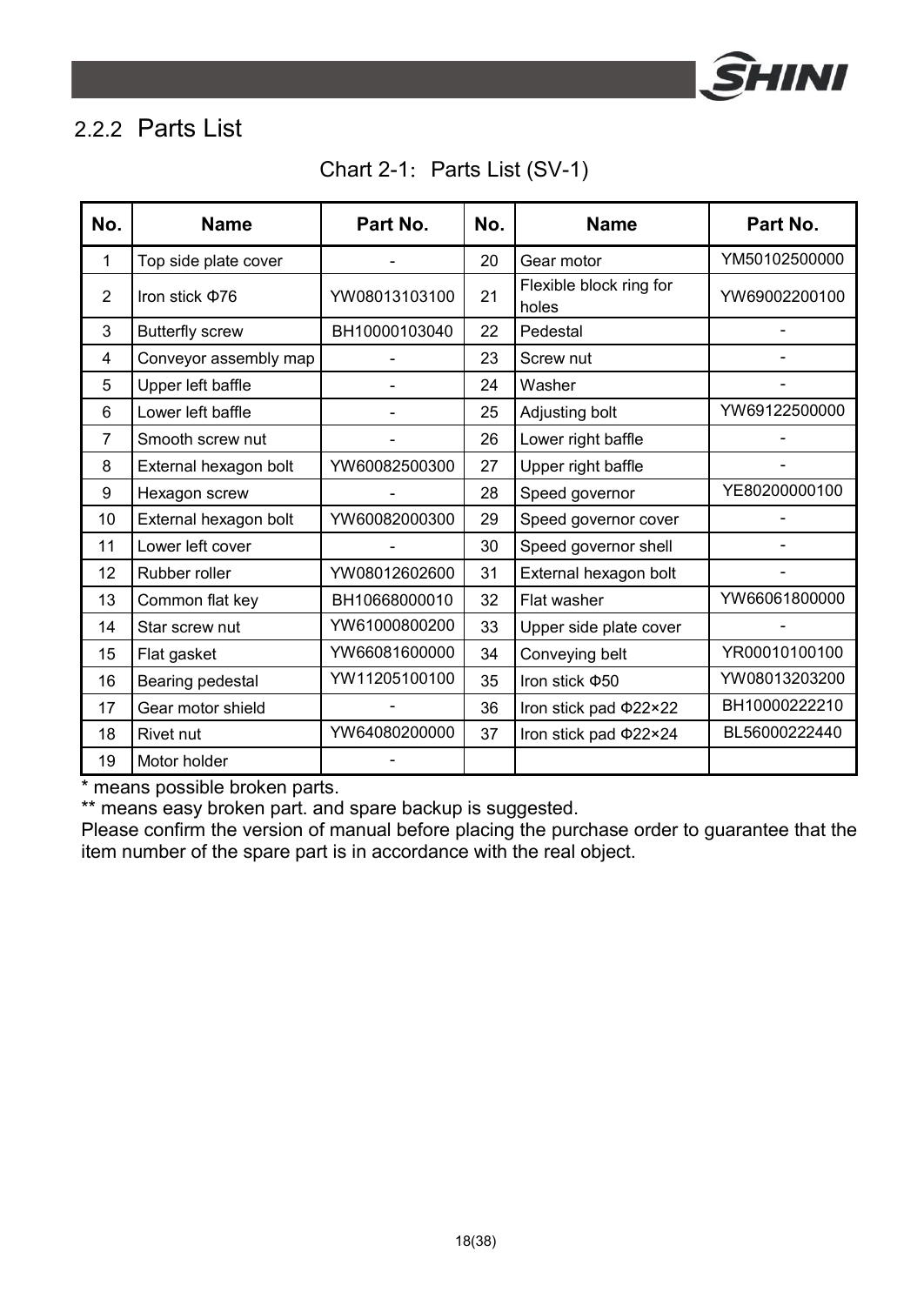

| No.            | <b>Name</b>            | Part No.      | No. | <b>Name</b>                   | Part No.      |
|----------------|------------------------|---------------|-----|-------------------------------|---------------|
| 1              | Top side plate cover   |               | 20  | Gear motor                    | YM50102500000 |
| $\overline{2}$ | Iron stick $\Phi$ 76   | YW08021001000 | 21  | Flexible block ring for holes | YW69002200100 |
| 3              | <b>Butterfly screw</b> | BH10000103040 | 22  | Pedestal                      |               |
| 4              | Conveyor assembly map  |               | 23  | Screw nut                     |               |
| 5              | Upper left baffle      |               | 24  | Washer                        |               |
| 6              | Lower left baffle      |               | 25  | Adjusting bolt                | YW69122500000 |
| 7              | Smooth screw nut       |               | 26  | Lower right baffle            |               |
| 8              | External hexagon bolt  | YW60082500300 | 27  | Upper right baffle            |               |
| 9              | Hexagon screw          |               | 28  | Speed governor                | YE80200000100 |
| 10             | External hexagon bolt  | YW60082000300 | 29  | Speed governor cover          |               |
| 11             | Lower left cover       |               | 30  | Speed governor shell          |               |
| 12             | Rubber roller          | YW08020900900 | 31  | External hexagon bolt         |               |
| 13             | Common flat key        | BH10668000010 | 32  | Flat washer                   | YW66061800000 |
| 14             | Star screw nut         | YW61000800200 | 33  | Upper side plate cover        |               |
| 15             | Flat gasket            | YW66081600000 | 34  | Conveying belt                | YR00020100100 |
| 16             | Bearing pedestal       | YW11205100100 | 35  | Iron stick $\Phi$ 50          | YW08021101100 |
| 17             | Gear motor shield      |               | 36  | Iron stick pad $\Phi$ 22×22   | BH10000222210 |
| 18             | Rivet nut              | YW64080200000 | 37  | Iron stick pad $\Phi$ 22×24   | BL56000222440 |
| 19             | Motor holder           |               |     |                               |               |

\*\* means easy broken part. and spare backup is suggested.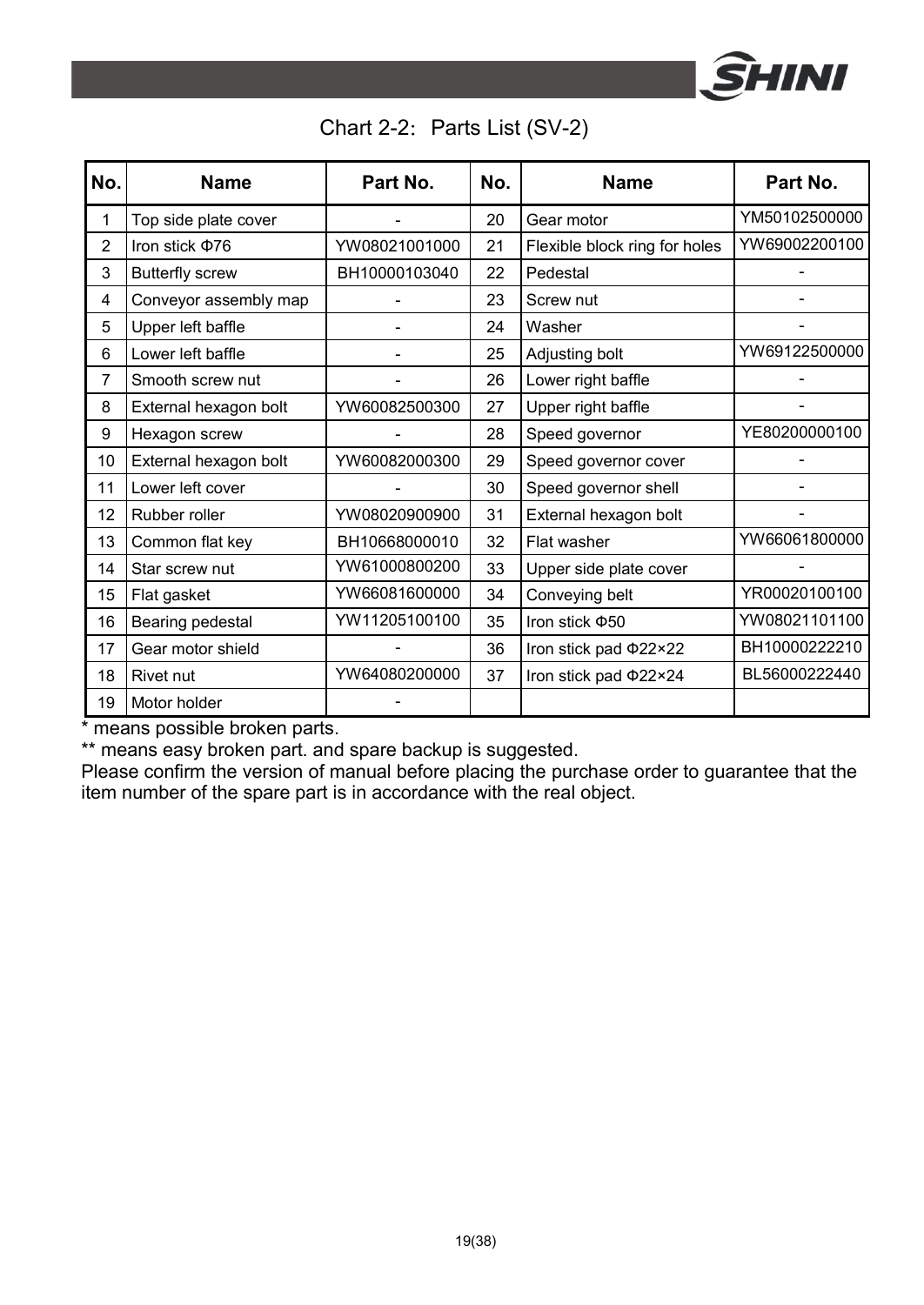

| No.            | <b>Name</b>            | Part No.      | No. | <b>Name</b>                   | Part No.      |
|----------------|------------------------|---------------|-----|-------------------------------|---------------|
| 1              | Top side plate cover   |               | 20  | Gear motor                    | YM50102500000 |
| $\overline{2}$ | Iron stick $\Phi$ 76   | YW08031001000 | 21  | Flexible block ring for holes | YW69002200100 |
| 3              | <b>Butterfly screw</b> | BH10000103040 | 22  | Pedestal                      |               |
| 4              | Conveyor assembly map  |               | 23  | Screw nut                     |               |
| 5              | Upper left baffle      |               | 24  | Washer                        |               |
| 6              | Lower left baffle      |               | 25  | Adjusting bolt                | YW69122500000 |
| 7              | Smooth screw nut       |               | 26  | Lower right baffle            |               |
| 8              | External hexagon bolt  | YW60082500300 | 27  | Upper right baffle            |               |
| 9              | Hexagon screw          |               | 28  | Speed governor                | YE80200000100 |
| 10             | External hexagon bolt  | YW60082000300 | 29  | Speed governor cover          |               |
| 11             | Lower left cover       |               | 30  | Speed governor shell          |               |
| 12             | Rubber roller          | YW08012602600 | 31  | External hexagon bolt         |               |
| 13             | Common flat key        | YW08030900900 | 32  | Flat washer                   | YW66061800000 |
| 14             | Star screw nut         | YW61000800200 | 33  | Upper side plate cover        |               |
| 15             | Flat gasket            | YW66081600000 | 34  | Conveying belt                | YR00030100100 |
| 16             | Bearing pedestal       | YW11205100100 | 35  | Iron stick $\Phi$ 50          | YW08031101100 |
| 17             | Gear motor shield      |               | 36  | Iron stick pad $\Phi$ 22×22   | BH10000222210 |
| 18             | Rivet nut              | YW64080200000 | 37  | Iron stick pad $\Phi$ 22×24   | BL56000222440 |
| 19             | Motor holder           |               |     |                               |               |

\*\* means easy broken part. and spare backup is suggested.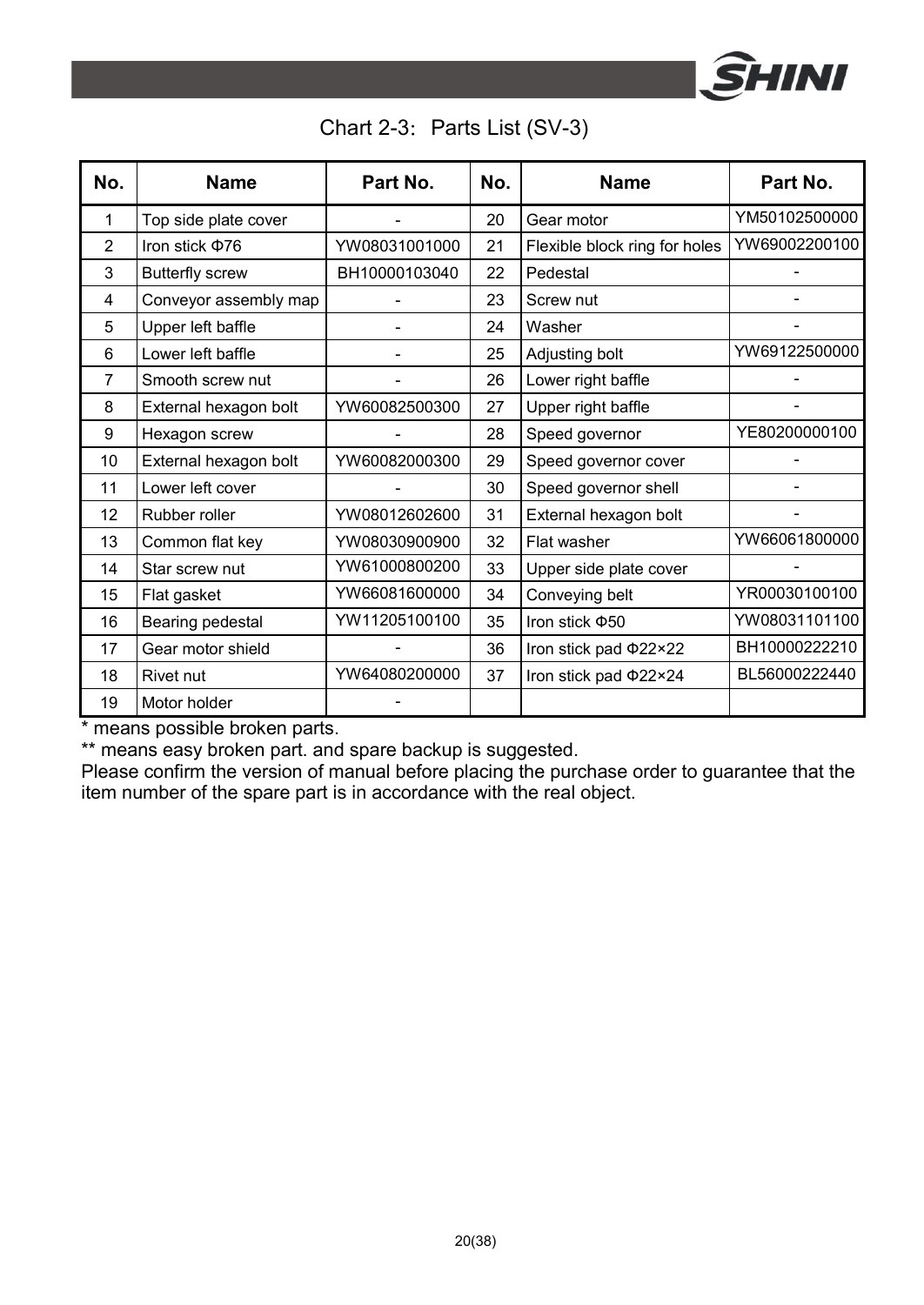

| No. | <b>Name</b>            | Part No.      | No. | <b>Name</b>                      | Part No.      |
|-----|------------------------|---------------|-----|----------------------------------|---------------|
| 1   | Top side plate cover   |               | 20  | Gear motor                       | YM50102500000 |
| 2   | Iron stick $\Phi$ 76   | YW08021001000 | 21  | Flexible block ring for<br>holes | YW69002200100 |
| 3   | <b>Butterfly screw</b> | BH10000103040 | 22  | Pedestal                         |               |
| 4   | Conveyor assembly map  |               | 23  | Screw nut                        |               |
| 5   | Upper left baffle      |               | 24  | Washer                           |               |
| 6   | Lower left baffle      |               | 25  | Adjusting bolt                   | YW69122500000 |
| 7   | Smooth screw nut       |               | 26  | Lower right baffle               |               |
| 8   | External hexagon bolt  | YW60082500300 | 27  | Upper right baffle               |               |
| 9   | Hexagon screw          |               | 28  | Speed governor                   | YE80200000100 |
| 10  | External hexagon bolt  | YW60082000300 | 29  | Speed governor cover             |               |
| 11  | Lower left cover       |               | 30  | Speed governor shell             |               |
| 12  | Rubber roller          | YW08020900900 | 31  | External hexagon bolt            |               |
| 13  | Common flat key        | BH10668000010 | 32  | Flat washer                      | YW66061800000 |
| 14  | Star screw nut         | YW61000800200 | 33  | Upper side plate cover           |               |
| 15  | Flat gasket            | YW66081600000 | 34  | Conveying belt                   | YR00040100100 |
| 16  | Bearing pedestal       | YW11205100100 | 35  | Iron stick $\Phi$ 50             | YW08021101100 |
| 17  | Gear motor shield      |               | 36  | Iron stick pad $\Phi$ 22×22      | BH10000222210 |
| 18  | Rivet nut              | YW64080200000 | 37  | Iron stick pad $\Phi$ 22x24      | BL56000222440 |
| 19  | Motor holder           |               |     |                                  |               |

\*\* means easy broken part. and spare backup is suggested.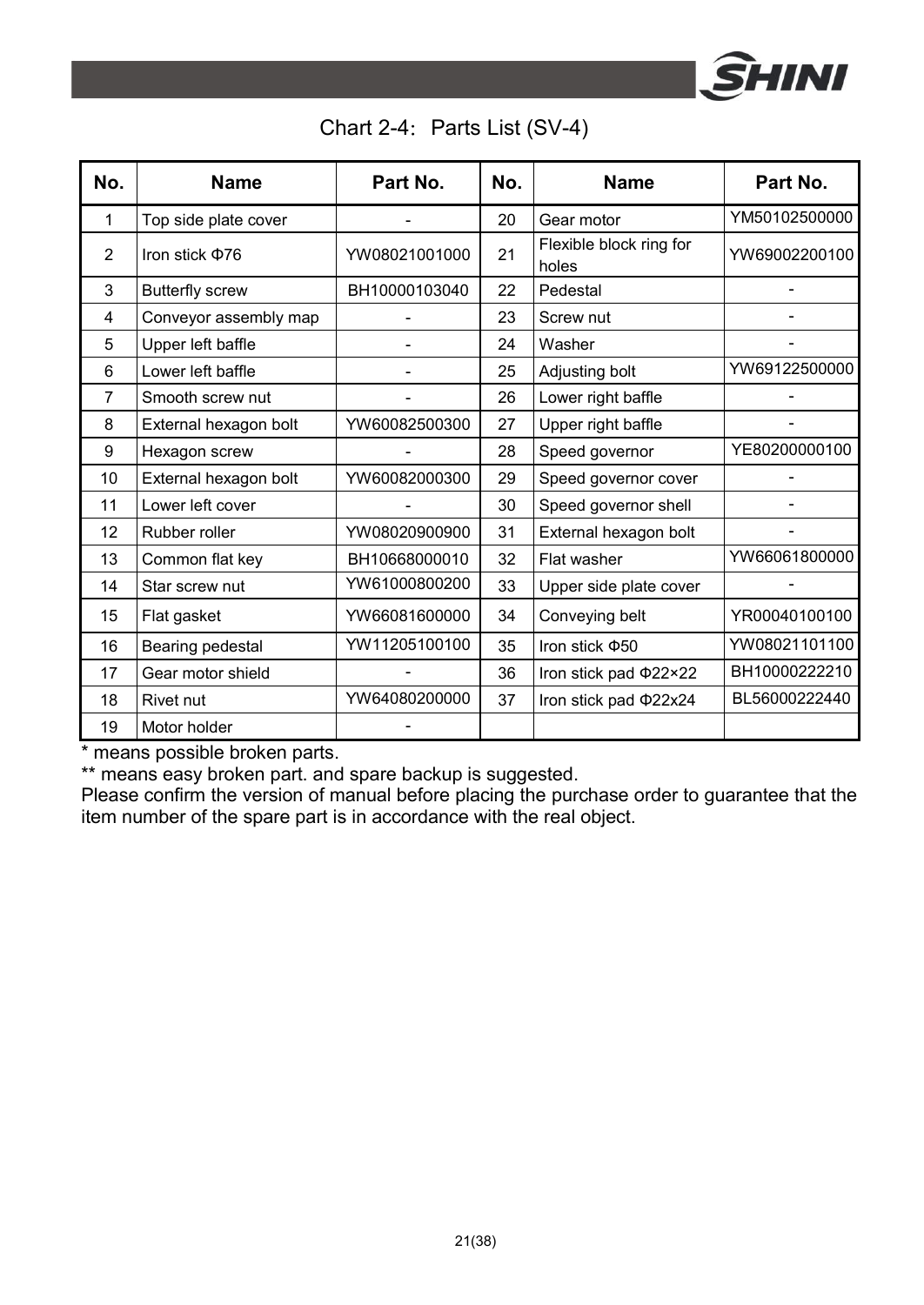

| No.            | <b>Name</b>              | Part No.      | No. | <b>Name</b>                   | Part No.      |
|----------------|--------------------------|---------------|-----|-------------------------------|---------------|
| 1              | Top side plate cover     |               | 20  | Gear motor                    | YM50102500000 |
| $\overline{2}$ | Iron stick $\Phi$ 76     | YW08031001000 | 21  | Flexible block ring for holes | YW69002200100 |
| 3              | <b>Butterfly screw</b>   | BH10000103040 | 22  | Pedestal                      |               |
| 4              | Conveyor assembly<br>map |               | 23  | Screw nut                     |               |
| 5              | Upper left baffle        |               | 24  | Washer                        |               |
| 6              | Lower left baffle        |               | 25  | Adjusting bolt                | YW69122500000 |
| $\overline{7}$ | Smooth screw nut         |               | 26  | Lower right baffle            |               |
| 8              | External hexagon bolt    | YW60082500300 | 27  | Upper right baffle            |               |
| 9              | Hexagon screw            |               | 28  | Speed governor                | YE80200000100 |
| 10             | External hexagon bolt    | YW60082000300 | 29  | Speed governor cover          |               |
| 11             | Lower left cover         |               | 30  | Speed governor shell          |               |
| 12             | Rubber roller            | YW08030900900 | 31  | External hexagon bolt         |               |
| 13             | Common flat key          | BH10668000010 | 32  | Flat washer                   | YW66061800000 |
| 14             | Star screw nut           | YW61000800200 | 33  | Upper side plate cover        |               |
| 15             | Flat gasket              | YW66081600000 | 34  | Conveying belt                | YR00050100100 |
| 16             | Bearing pedestal         | YW11205100100 | 35  | Iron stick $\Phi$ 50          | YW08031101100 |
| 17             | Gear motor shield        |               | 36  | Iron stick pad $\Phi$ 22×22   | BH10000222210 |
| 18             | Rivet nut                | YW64080200000 | 37  | Iron stick pad $\Phi$ 22x24   | BL56000222440 |
| 19             | Motor holder             |               |     |                               |               |

\*\* means easy broken part. and spare backup is suggested.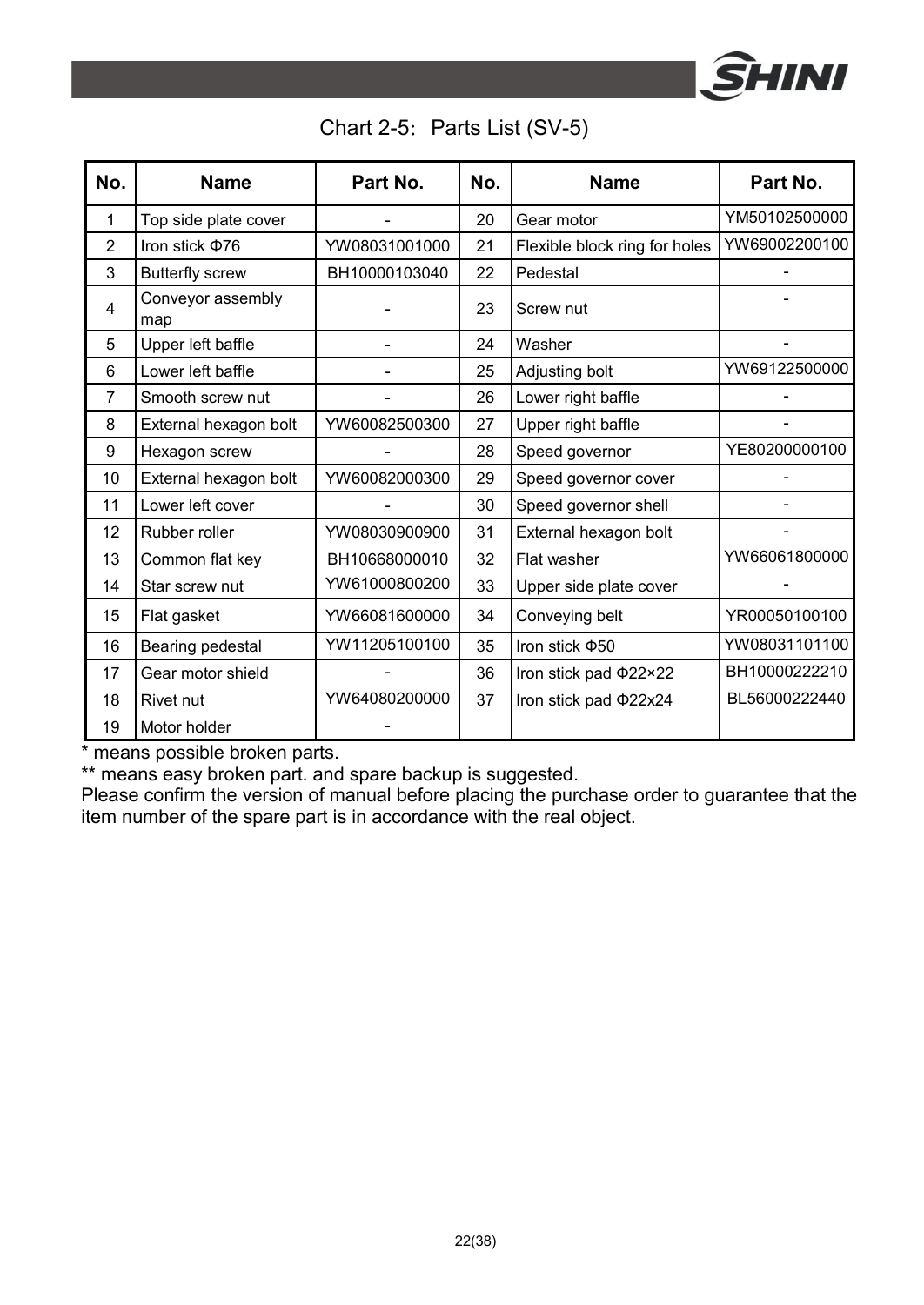

#### Chart 2-6: Parts List (SV-6)

| No.            | <b>Name</b>            | Part No.      | No. | <b>Name</b>                      | Part No.      |
|----------------|------------------------|---------------|-----|----------------------------------|---------------|
| 1              | Top side plate cover   |               | 20  | Gear motor                       | YM50102500000 |
| 2              | Iron stick $\Phi$ 76   | YW09061000300 | 21  | Flexible block ring for<br>holes | YW69002200100 |
| 3              | <b>Butterfly screw</b> | BH10000103040 | 22  | Pedestal                         |               |
| 4              | Conveyor assembly map  |               | 23  | Screw nut                        |               |
| 5              | Upper left baffle      |               | 24  | Washer                           |               |
| 6              | Lower left baffle      |               | 25  | Adjusting bolt                   | YW69122500000 |
| $\overline{7}$ | Smooth screw nut       |               | 26  | Lower right baffle               |               |
| 8              | External hexagon bolt  | YW60082500300 | 27  | Upper right baffle               |               |
| 9              | Hexagon screw          |               | 28  | Speed governor                   | YE80200000100 |
| 10             | External hexagon bolt  | YW60082000300 | 29  | Speed governor cover             |               |
| 11             | Lower left cover       |               | 30  | Speed governor shell             |               |
| 12             | Rubber roller          | YW08060900300 | 31  | External hexagon bolt            |               |
| 13             | Common flat key        | BH10668000010 | 32  | Flat washer                      | YW66061800000 |
| 14             | Star screw nut         | YW61000800200 | 33  | Upper side plate cover           |               |
| 15             | Flat gasket            | YW66081600000 | 34  | Conveying belt                   | YR00060100100 |
| 16             | Bearing pedestal       | YW11205100100 | 35  | Iron stick $\Phi$ 50             | YW09061100300 |
| 17             | Gear motor shield      |               | 36  | Iron stick pad $\Phi$ 22×22      | BH10000222210 |
| 18             | Rivet nut              | YW64080200000 | 37  | Iron stick pad $\Phi$ 22x24      | BL56000222440 |
| 19             | Motor holder           |               |     |                                  |               |

\* means possible broken parts.

\*\* means easy broken part. and spare backup is suggested.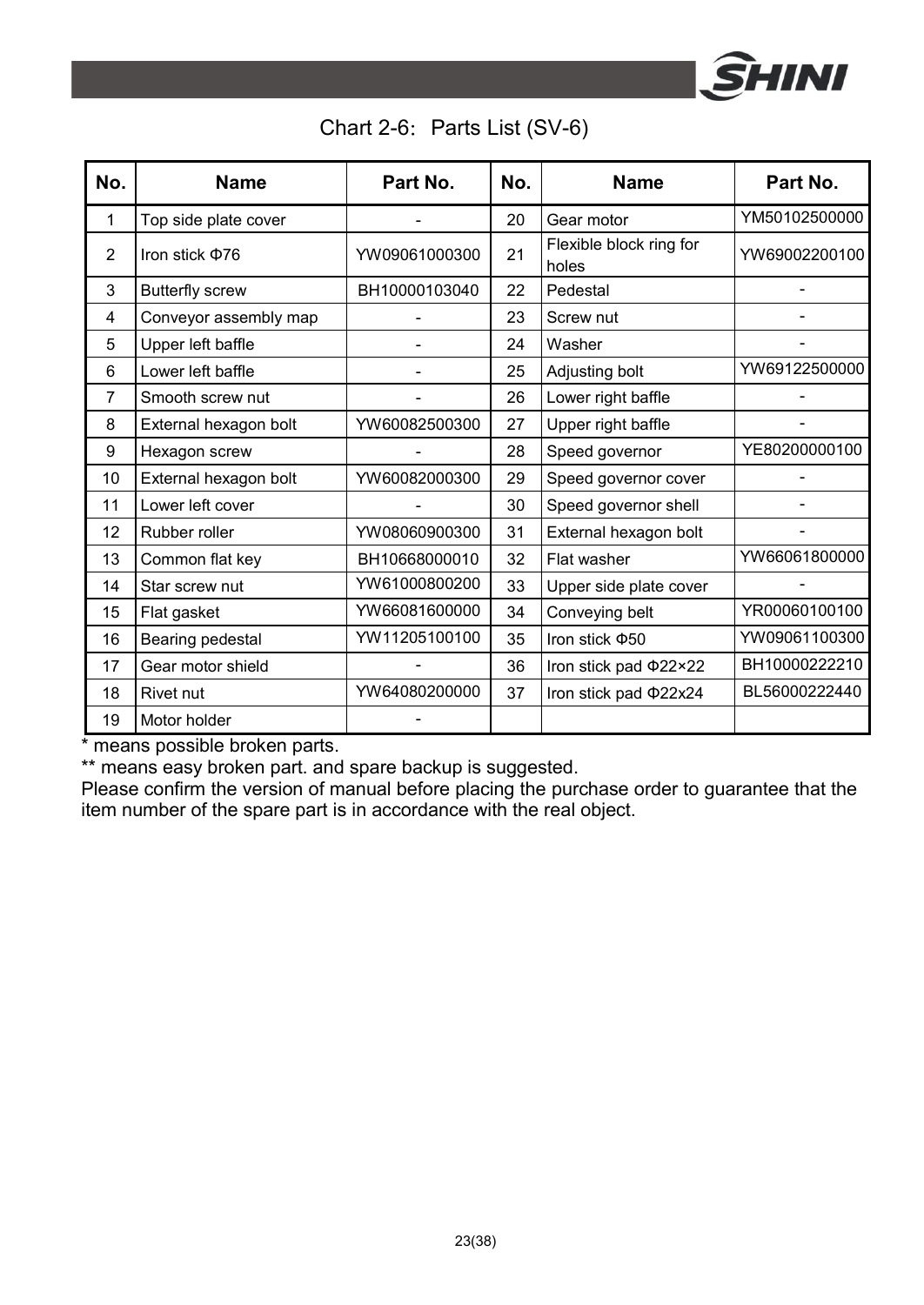

#### 2.2.3 Pedestal Parts



Parts name:

- -
- 
- 1. Adjusting bolt 2. Flat washer 3. Lifter 4. Adjusting rubber sleeve
- 5. Star screw 6. Driving wheel 7. Screw 8. Pedestal
	-
- 
- 
- 9. Flat washer 10. Castor 11. Screw nut
	- Picture 2-3: Pedestal Parts

24(38)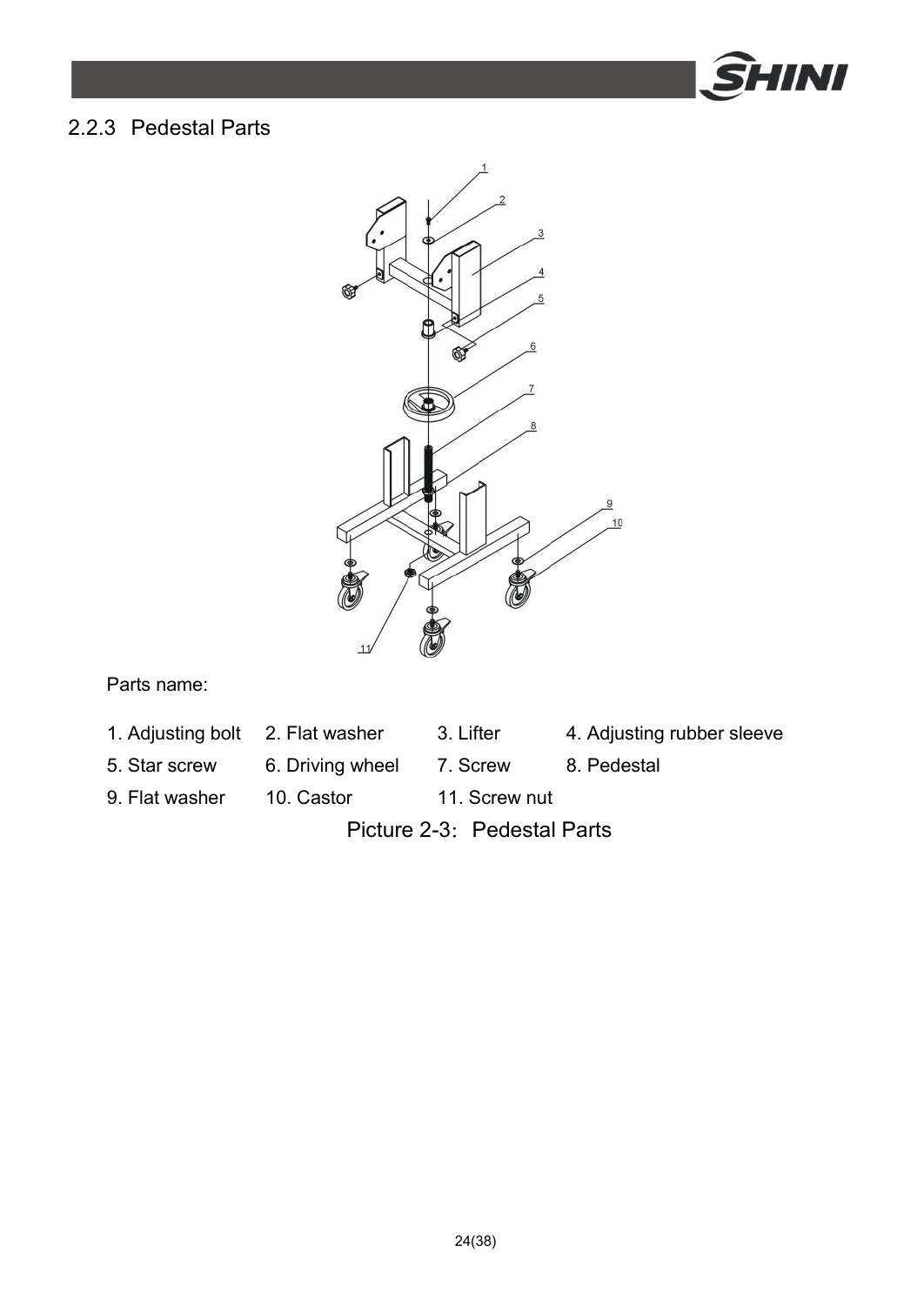

#### 2.2.4 Main Frame Components



Parts name:

- 
- 
- -
- 
- 
- 
- 10. Bottom right side plate 11. Right connecting plate 12. Rivet nut
- 13. Upper right side plate 14. Beam 2 assembly map
	- Picture 2-3: Main Frame Components
- 1. Top plate 2. Cross self-tapping screw 3. Upper left side plate
- 4. Screw with flat gasket 5. Left connecting plate 6. Lower left side plate
- 7. Bottom left side plate 8. Bottom right plate 9. Beam 1 assembly map
	-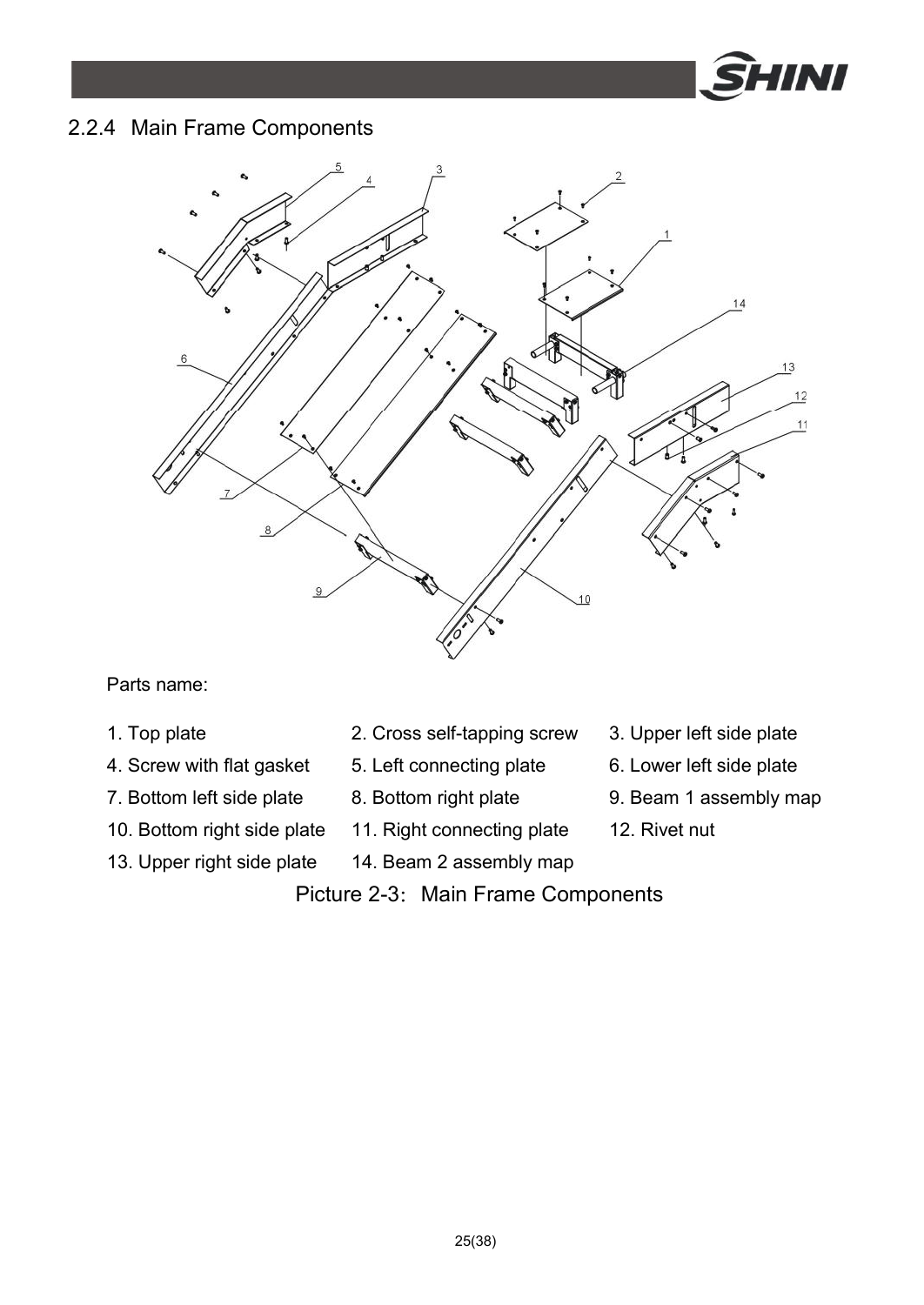

## 2.3 Electrical Circuit Diagram

#### 2.3.1 Main Electrical Circuit



Picture 2-2: Main Electrical Circuit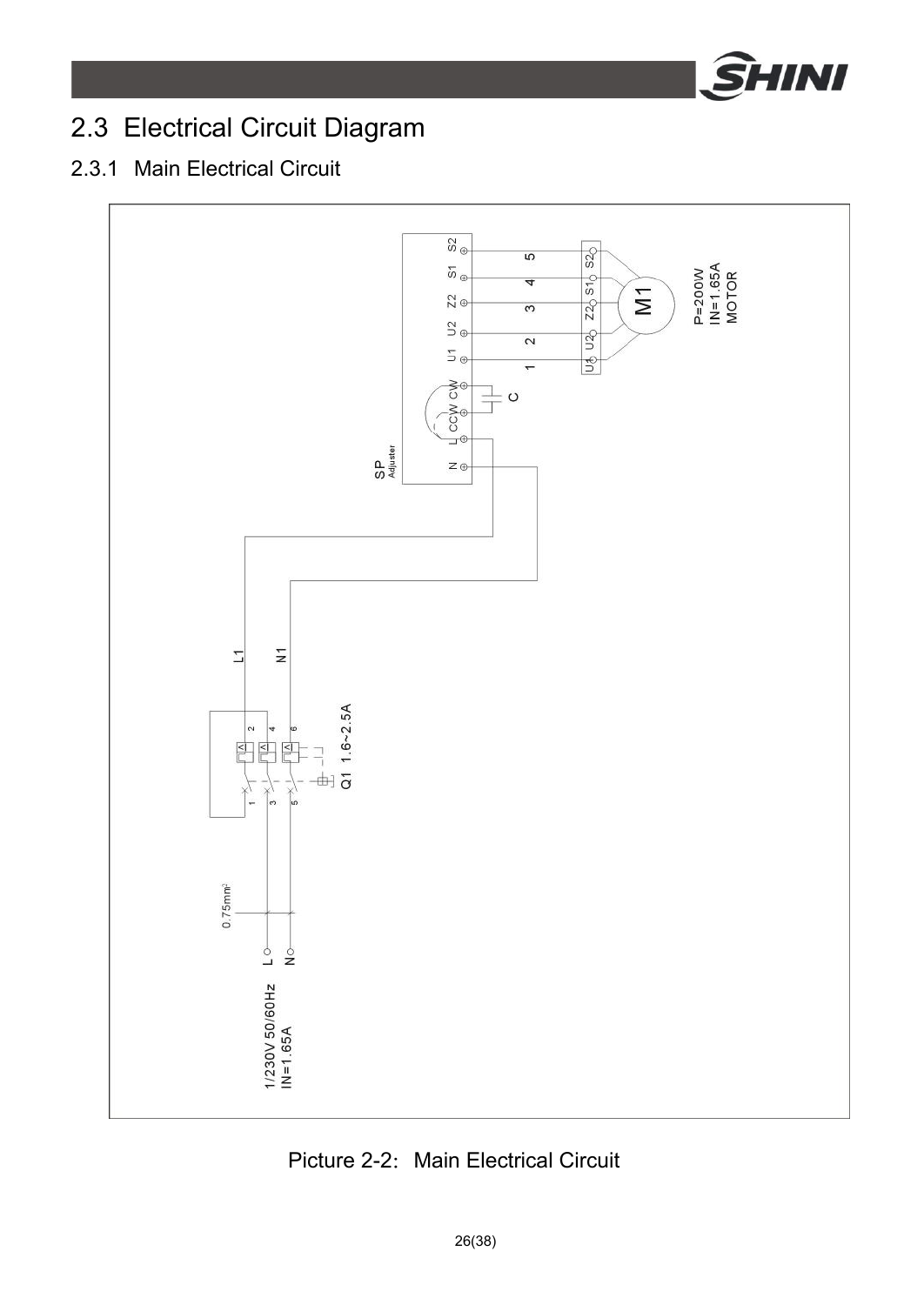

#### 2.3.2 Electrical Components list

| NO. | Symbol | Name            | Specification     | Part NO.      |
|-----|--------|-----------------|-------------------|---------------|
|     | Q1     | Circuit breaker | $1.6 - 2.5A$      | YE40162500000 |
| 2   |        | Waterproof box  |                   | YR40012000000 |
| 3   | SP     | Adjuster        | 230V 50/60Hz 200W | YE80200000100 |
| 4   | M1     | Motor*          | 230V 200W 50/60Hz | YM50102000000 |

\* means possible broken parts.

\*\* means easy broken part. and spare backup is suggested.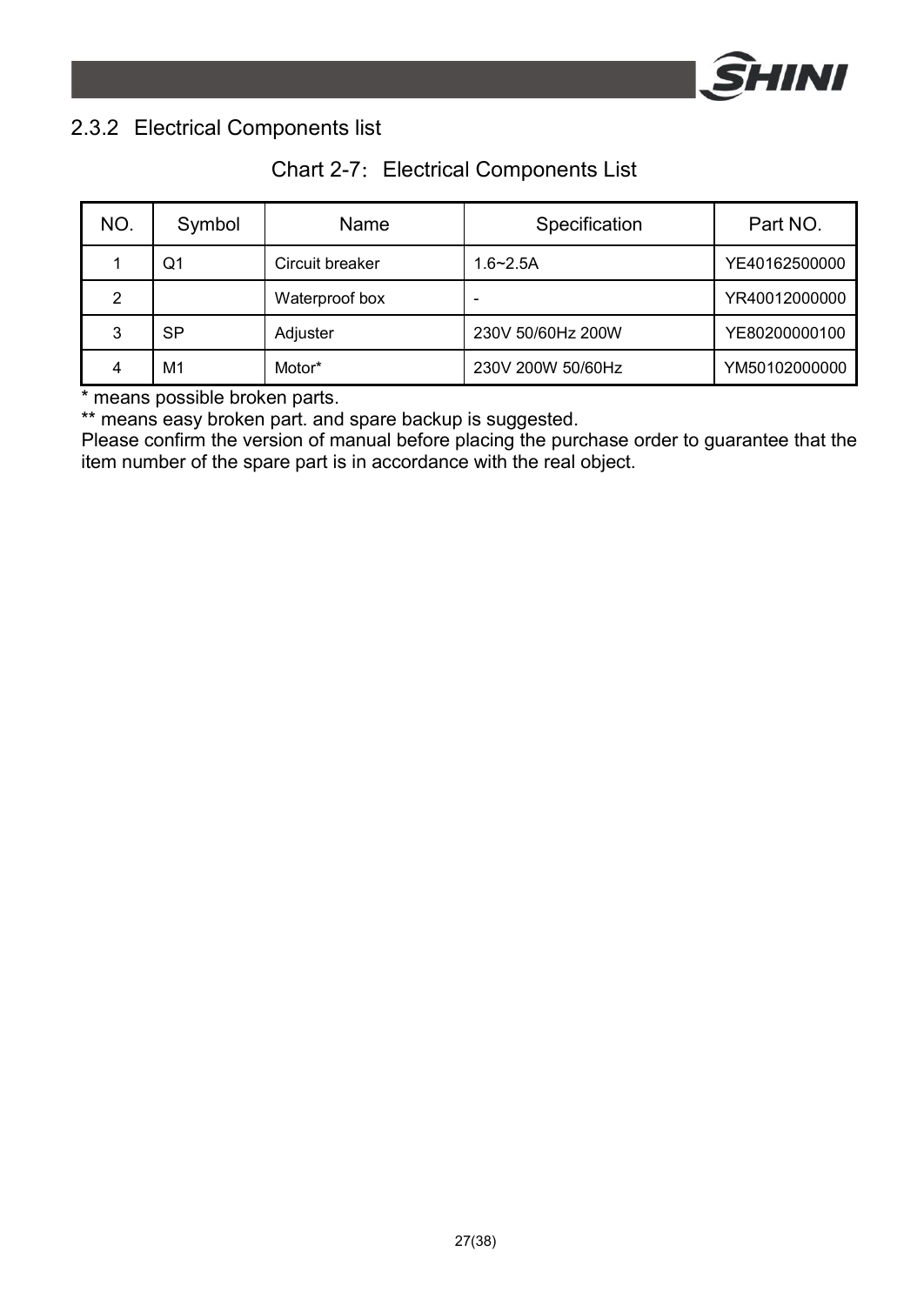

# **3. Installation Testing**

Read this chapter carefully before installation, Must observe the installation steps as follows!

The connection of the power supply should be done by qualified electricians only!

#### 3.1 Attention

- 1) Verify that the power supply corresponds to the specifications of the plate near the controls of the conveyor.
- 2) Connect the power cable and the PE wire accroding to the local regulations.
- 3) Use independent power cable and switch, Make sure that the diameter of the cable is not smaller than the cable used in the control box.
- 4) The connection end of the power cable should be safely and tightly.
- 5) This series use the power with single phase and 3 wires, (L) connect to the live wire of the power, and the PE should be connected.
- 6) Power supply requirement: Main power voltage: ±10% Main power frequency: ±2%
- 3.2 Horizontal Installation



Picture 3-1: Horizontal Installation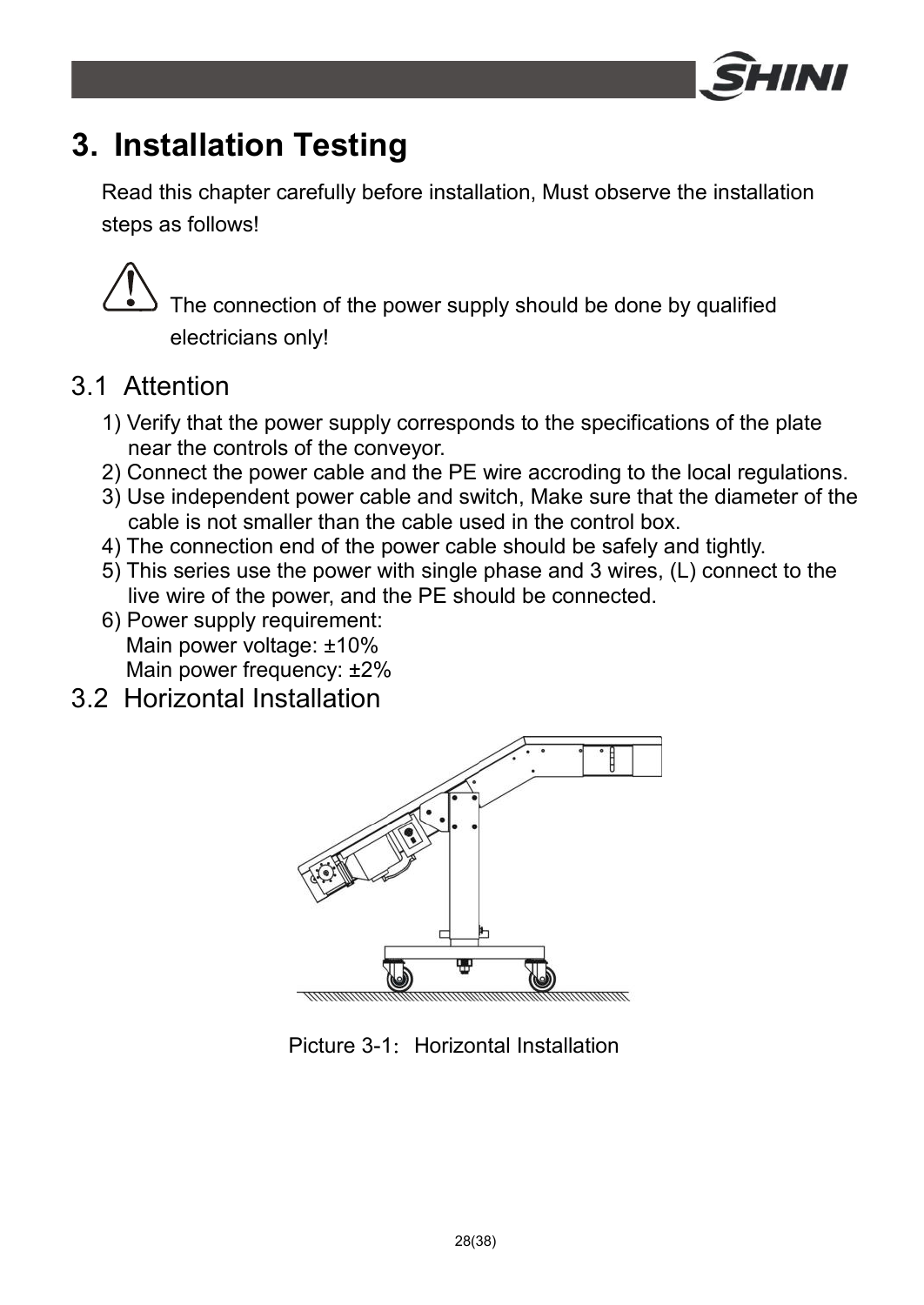

Conveyor don't require any particular preliminary operation before starting-up. With reference to the layout of the cables, make sure that they are protected against damage and that they don't hamper the operators.

# Attention!

The conveyor often used around or under the moulding machine to bring the waste materials or finished products to the bottom, so that the higher flat surface (collection area) of the conveyor must be inserted into the special space, which is located around the moulding machine.

### 3.3 Power Connections

The wire of the horizontal belt conveyor, speed regulator and motor protector should be connected strictly comply with the wiring diagram.



Picture 3-2: Power Connections



# Attention!

After the power connected, check the direction of the motor rotation, if the motor reverses, please turn off the power, change over the connecting wires of the L terminal and the CW or the CCW terminals of the speed regulator.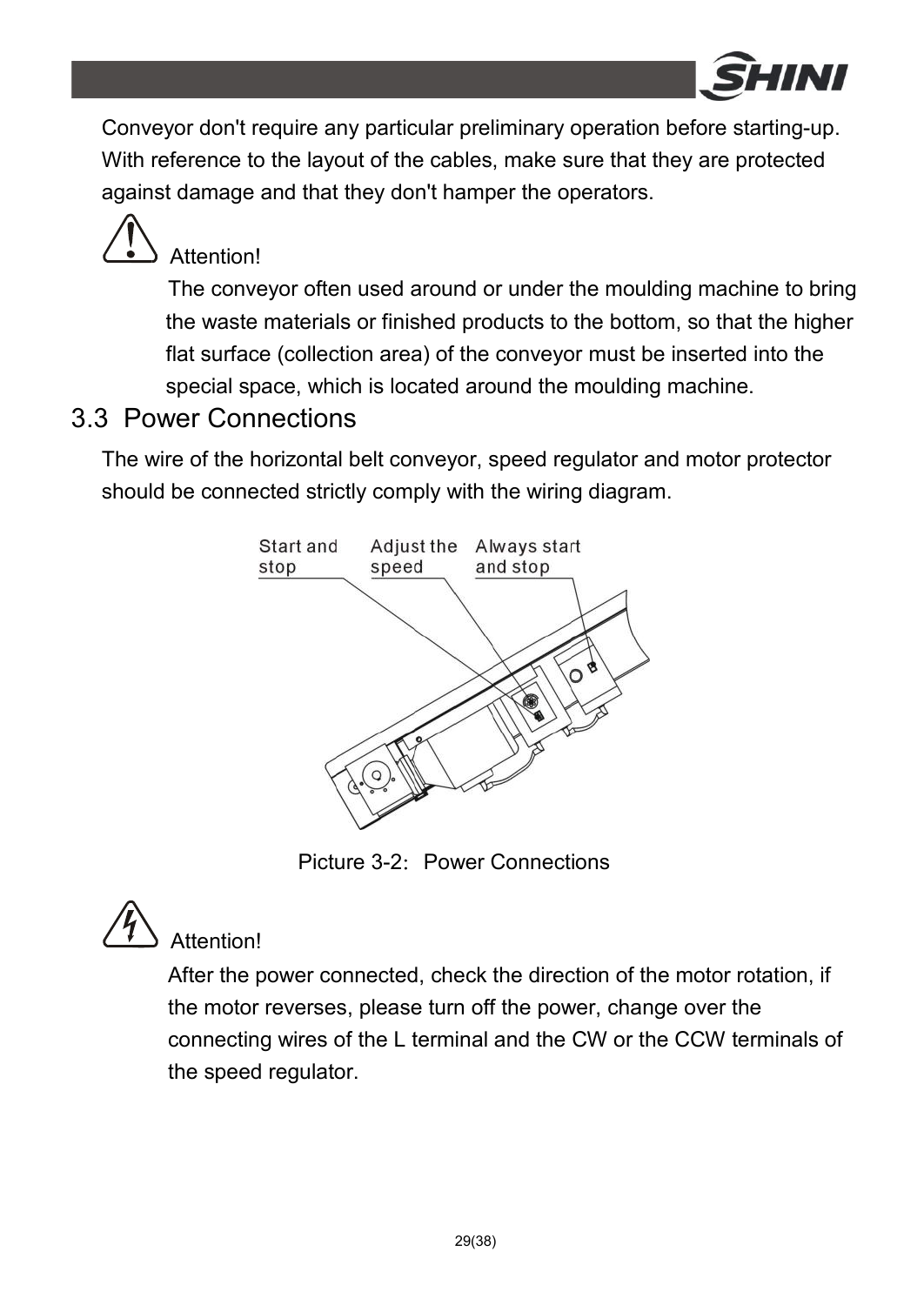



Picture 3-3: Machine Installation Drawing



Warning!

Maintain 1m distance from the inflammable matter.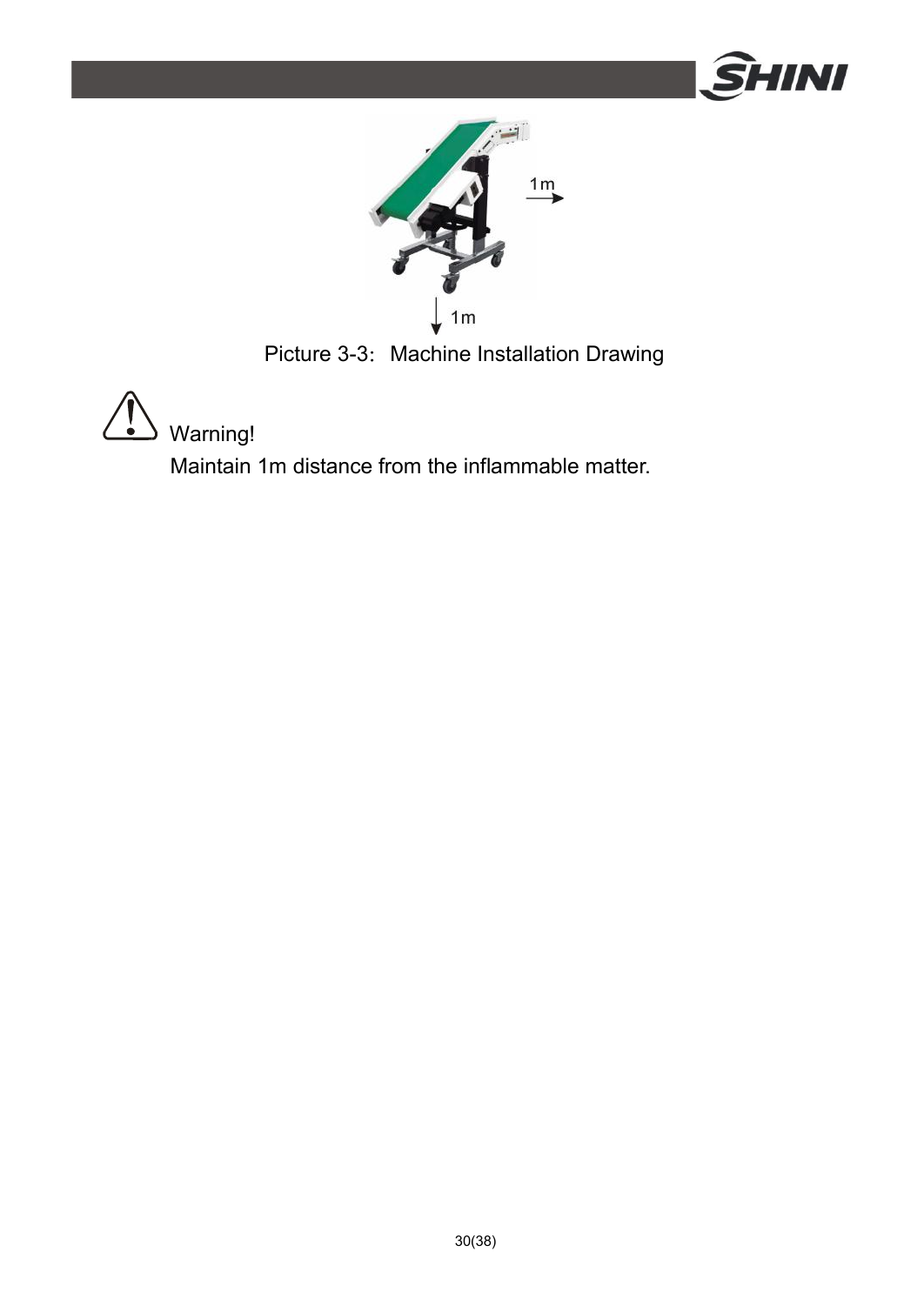

# **4. Operation**

- 4.1 Start/Stop the Machine
	- 1) Rotate the motor protector knob, and connect to power.
	- 2) Turn on the RUN / STOP switch of the speed regulator, the belt conveyor starts running.
	- 3) Adjust the knob of the speed regulator to change the rotating speed of the belt conveyor.

The safe range of speed regulation for normal use is 3~6m/min (the scale on control panel is 4.5~10).



Picture 4-1: Control Panel

# 4.2 Adjustment of the Height of the Conveyor

Loosen the locking butterfly knob (2), rotate the driving wheel (3), adjust the height, and then tighten the butterfly knob (2).



When adjusting the belt height, please hold up the conveyor safely to avoid any body injuries and machine damage caused by falling.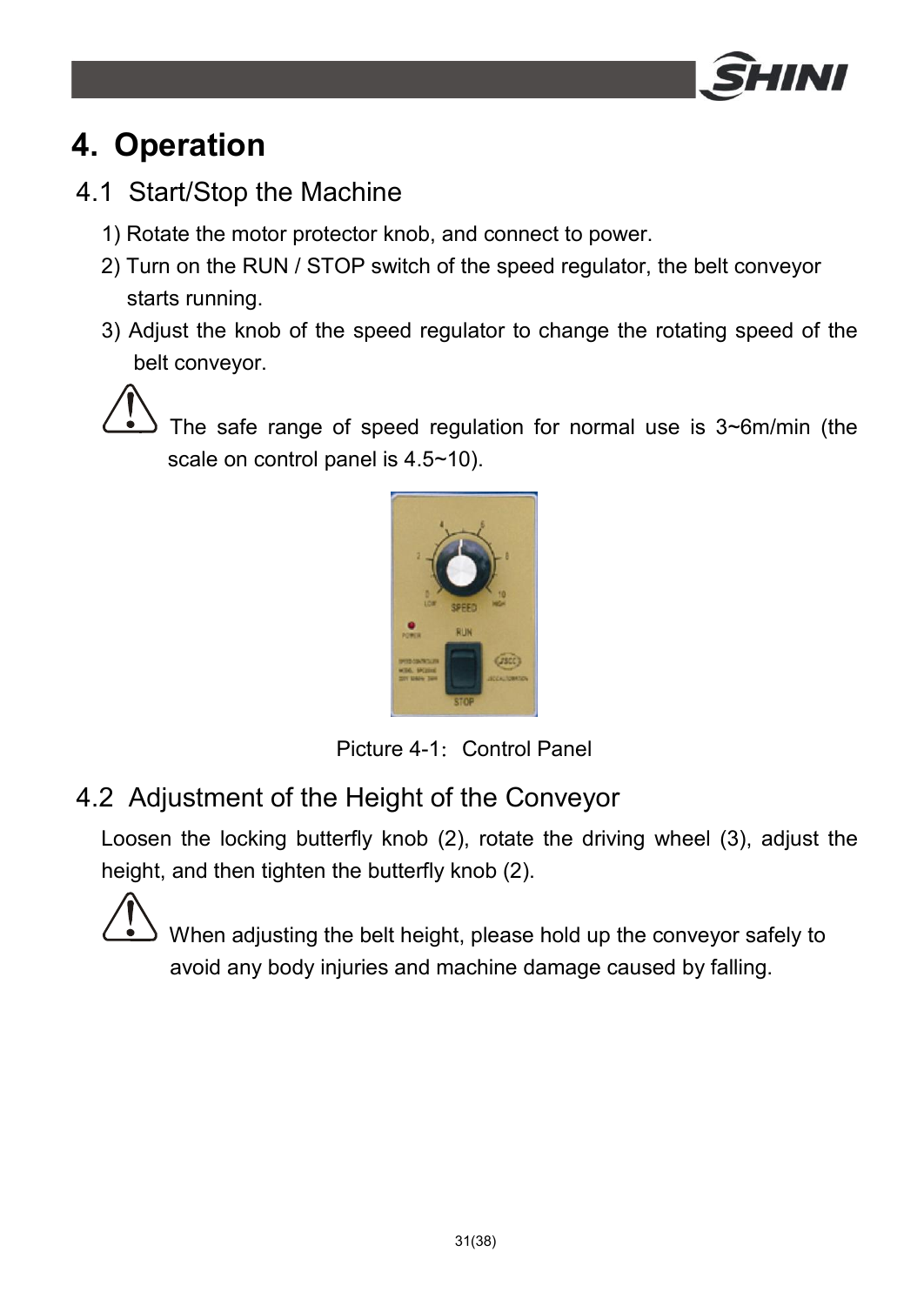



Picture 4-2: Conveyor Belt Adjusting Drawing

The conveyor belt will lose balance if the star screws are not locked tight after adjusting the height of the conveyer belt.

## 4.3 Adjusting the Postion of the PVC Belt

Turn this nut to adjust the PVC Belt to the central position



Picture 4-3: PVC Belt Adjusting Drawing

Danger!

To check the proper centering it is necessary to make the machine run. However, the adjustment must be done when the machine is stopped,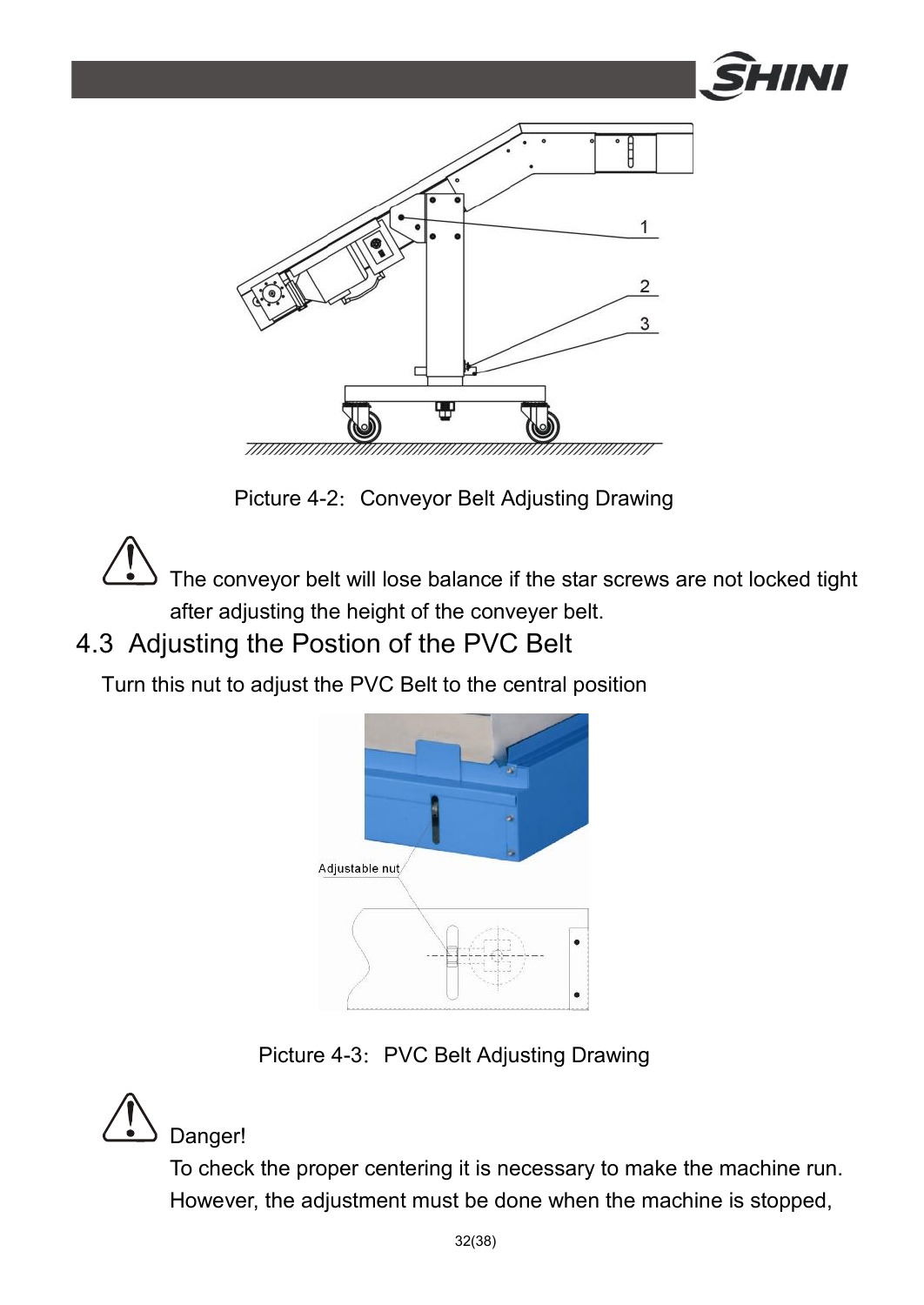

and then the belt must be made to run only for the time necessary to verify its proper centering.



# Attention!

On a monthly basis verify that the external temperature of the motor and gearbox is not too high (it should be between 60 and 20  $\mathbb{C}$ ). In case it is different, contact the technicians at SHINI directly.



## Attention!

- 1) The maximum weight of the pieces to be carried on the conveyor belt must not be over 56kg in total (Conveying capacity is less than 56kg as the set value of the regulator is smaller than 4.5m/min).
- 2) Not suitable to transport loose material.
- 3) The maximum resistant temperature of PU belt is 60℃.



The operator, or the maintenance technician, must wear suitable work clothes, without free parts. They must not wear chains, bracelets, or other objects which may be caught by mechanical parts in movement. In case of long hair, special hairnets must be used, to aviod the risk of being caught.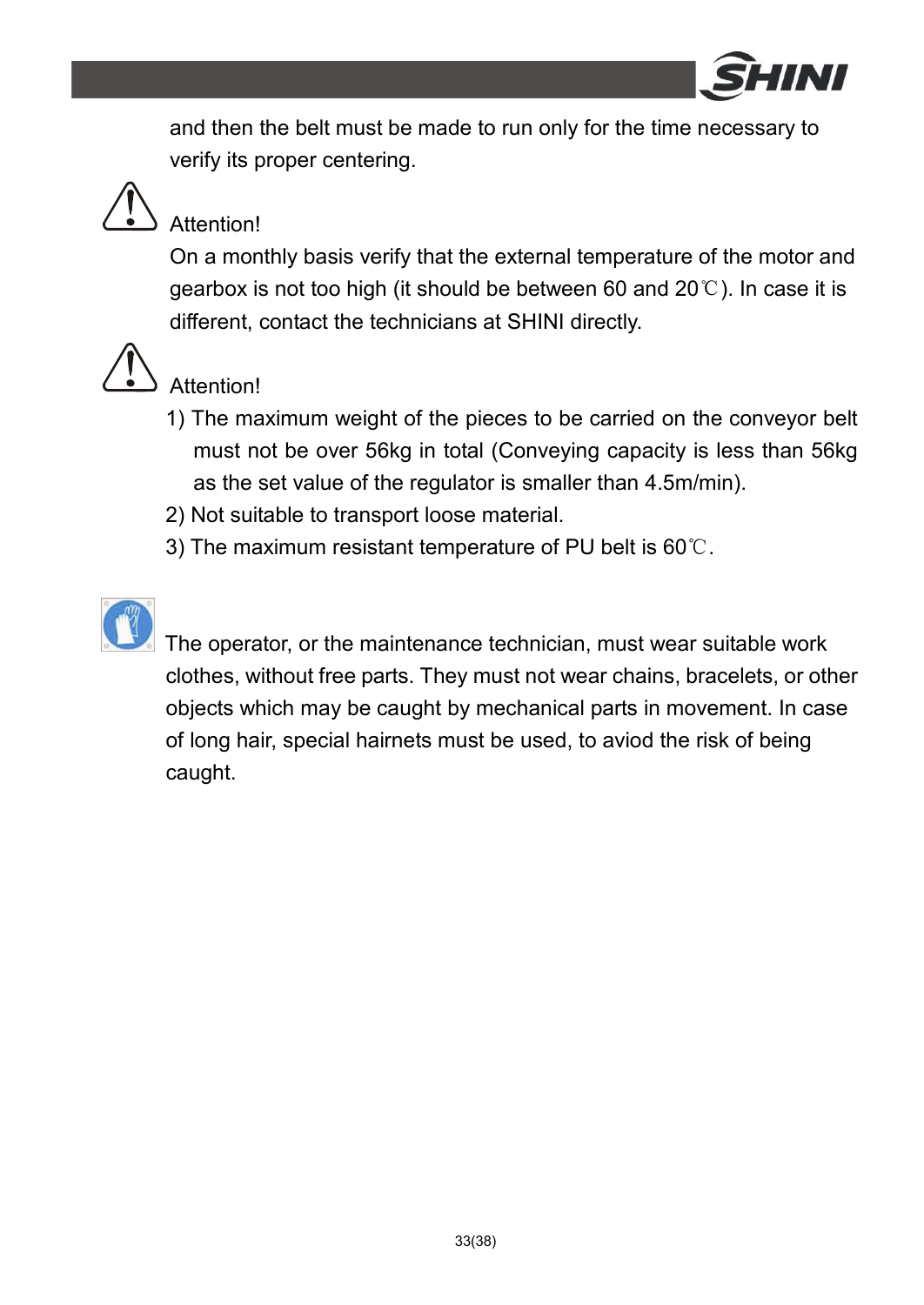

# **5. Trouble Shooting**

| <b>Failures</b>                                                                                                                                 | <b>Solutions</b>                                                                                                                                                                                                                                                                                                                       |  |
|-------------------------------------------------------------------------------------------------------------------------------------------------|----------------------------------------------------------------------------------------------------------------------------------------------------------------------------------------------------------------------------------------------------------------------------------------------------------------------------------------|--|
| Connect the power, rotate the<br>motor protector knob and turn<br>on the RUN / STOP switch of<br>the speed regulator, the motor<br>doesn't run. | 1. Check the speed regulator to see if the knob is pointing to 0, if<br>so, adjust the speed knob.<br>2. Check the circuit according to wiring diagram, the possible<br>reasons can be as follows:<br>a: The power is failure.<br>b: The circuit is disconnected.<br>c: The motor protector is damaged.<br>The motor is failure.<br>d٠ |  |
| The circuit breaker often trips<br>off.                                                                                                         | Check the circuit according to wiring diagram, the possible<br>reasons can be as follows:<br>a: the setting value of the breaker was too low, adjust the value<br>to 1.1 times of the current one.<br>b: short circuit may exist.<br>The motor protector is damaged.<br>The motor is failure.<br>d٠                                    |  |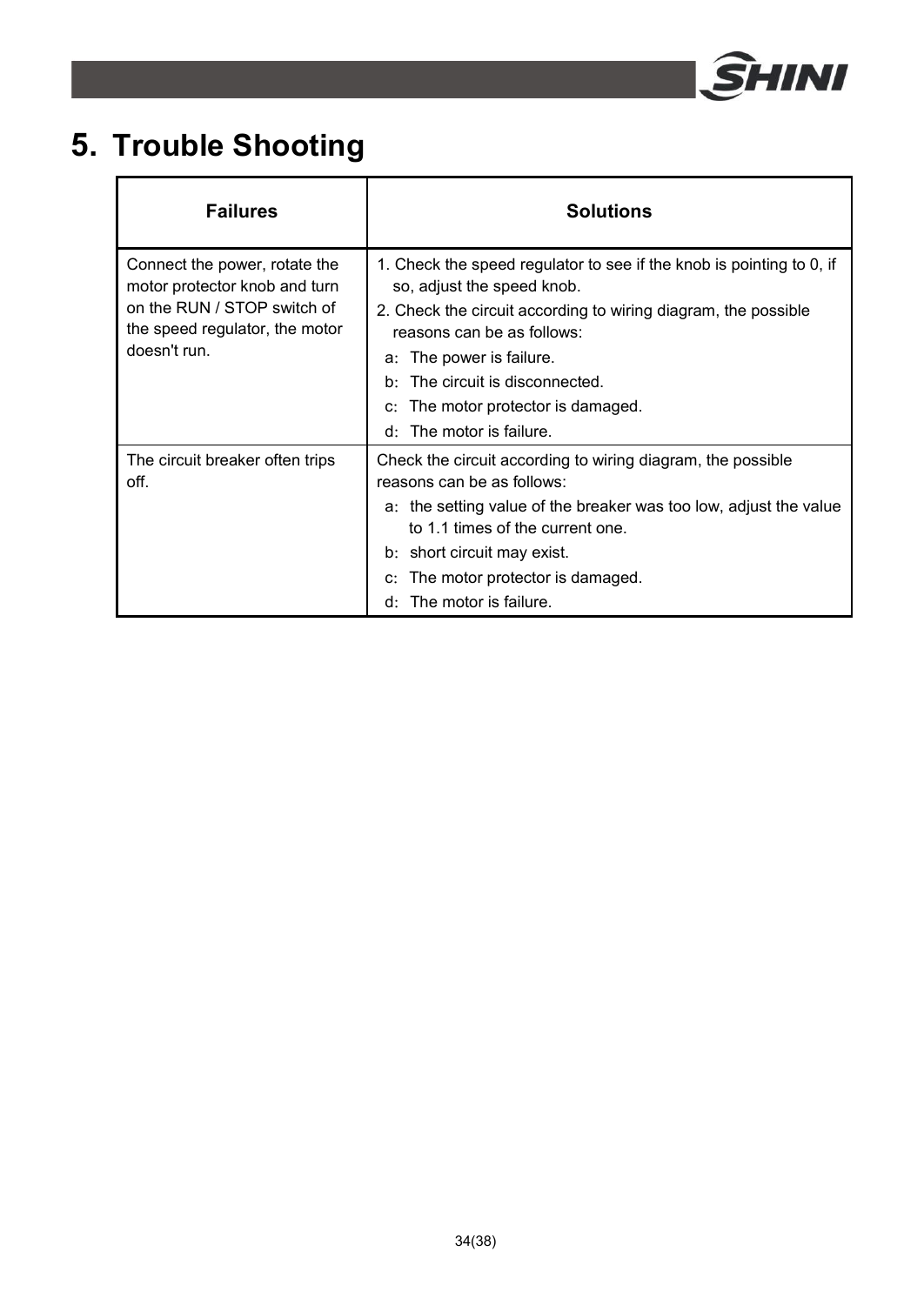

# **6. Service and Maintenance**



### 6.1 Repair

To avoid any body injury and damage of the machine, all of the repair work should be done by professional person only.

It is the duty of the operator to keep the machine clean from foreign matter, such as deposits, oil, or other materials. So it is necessary to clean the machine at the end of every working shift. This must be performed when the machine is stopped, in stable starting of the machine.

#### 6.2 Maintenance

#### 6.2.1 Maintenance of the Gear Motor

Regularly check the gears box. The lubricate oil in the gears box should be replaced after it has been run 400hr at the beginning, and after that the oil replacing periods is about 4,000hr. The lubricate oil in the gear motor must be sufficient. Replenishment or renewal must be done when there is oil leakage or lube degeneration. Please keep the surface of the gear motor clean. Any dust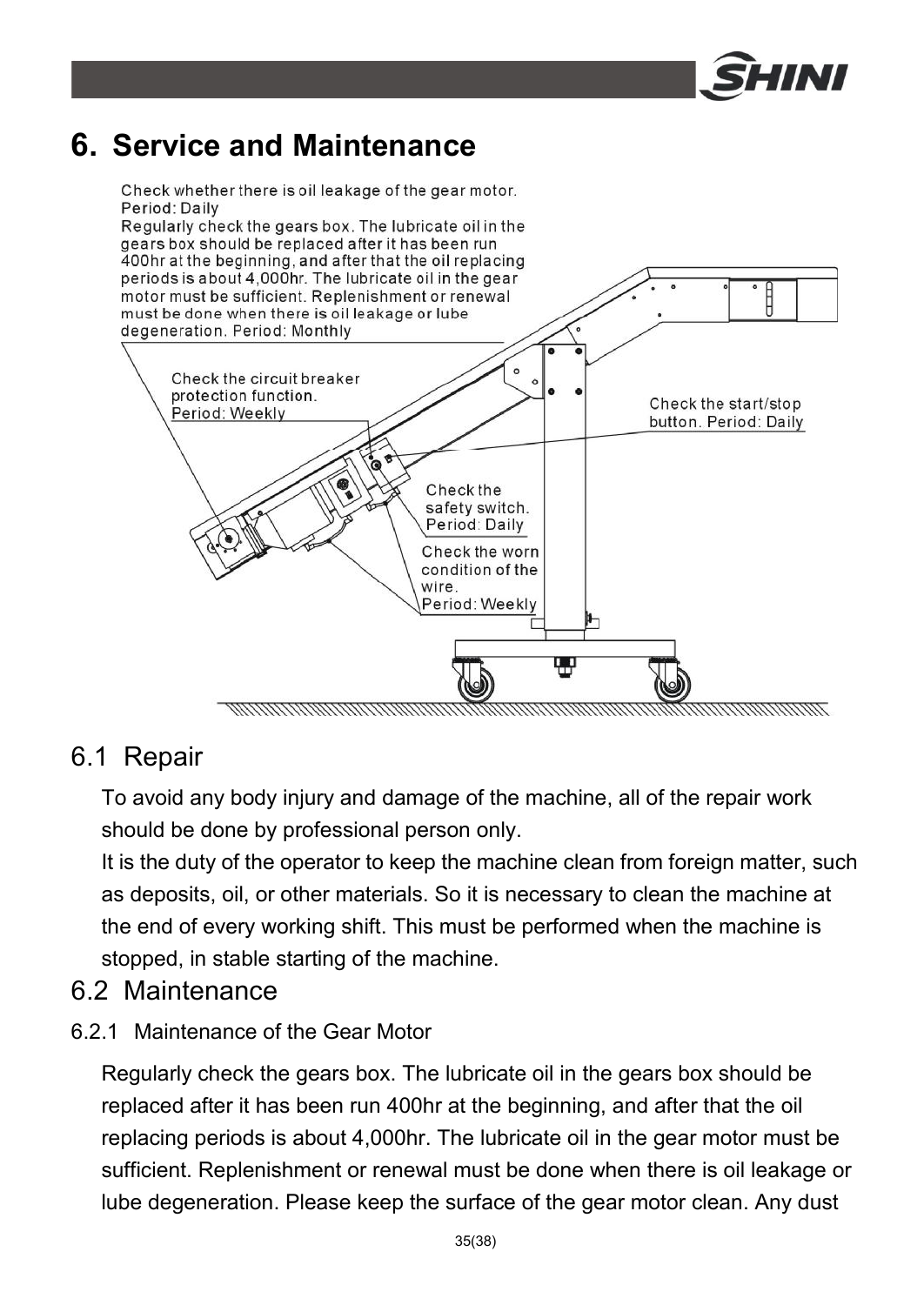

and contamination are bad for heat dissipation.



Picture 6-1: Gear motor



Operating temperature range of gear motor is: 20℃-60℃.

6.2.2 Clearance of the Machine

Please keep the machine clean from foreign matter, such as deposits, oil, or other materials. Do the cleanly work everyday.



It is forbidden to use flammable liquids during the cleaning operation. Periodically check the status of the PU belt, and replace it, if necessary. Once the machine has been cleaned, the operator must check for worn out or damaged parts (in which case, he must replace it immediately),or for parts which are not firmly fixed (in which case, he should fix them, if this is possible).



The machine protection and safety devices must not be removed, unless a specific repair and/or maintenance action is required. These protections must be put back as soon as the reason for their removal has disappeared, in any case, they must be installed before starting the machine.



If using compressed air, the operator must wear safety glasses, and make sure that nobody is near the machine, because they may be hit by materials and dust.

6.2.3 Lubricate the Bearing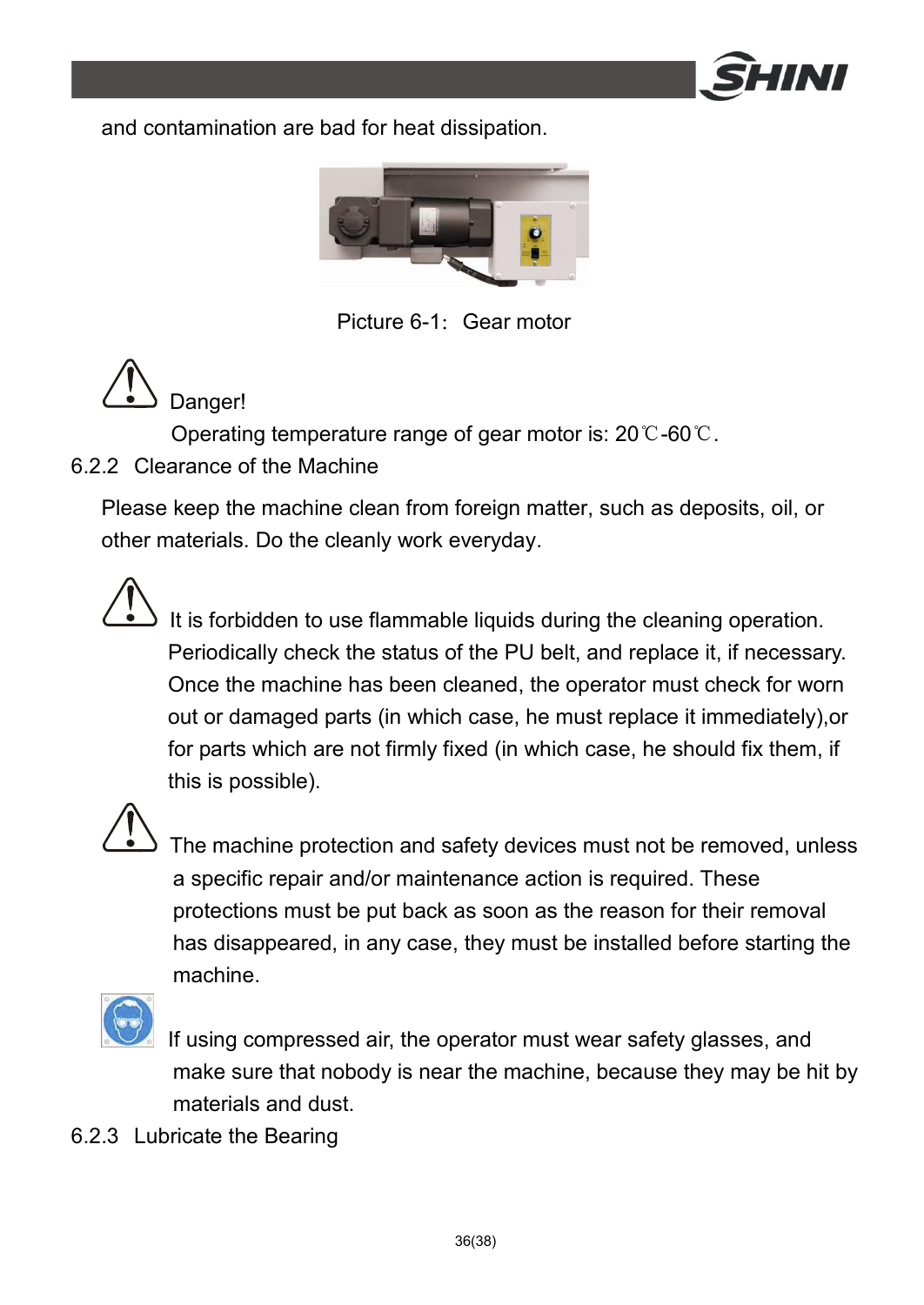

On a monthly basis lubricate the two supporters near the unloading area of the conveyor, below the protection cover, as indicated by the drawing.



Picture 6-2: Bearing Lubricate Drawing



Stop the machine and unplug the power supply before doing the repair or maintenance work.